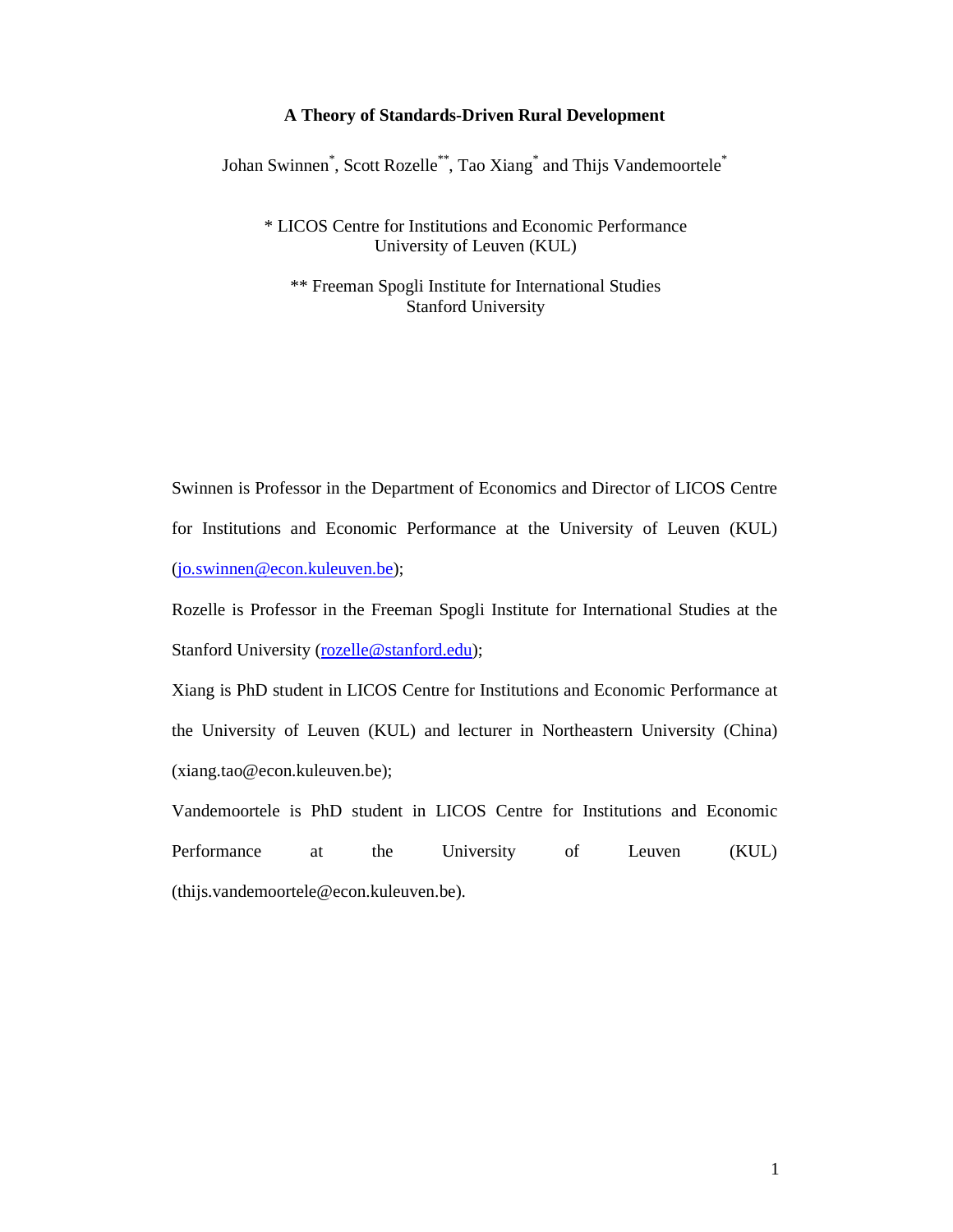## **A Theory of Standards-Driven Rural Development**

Johan F.M. Swinnen\*, Scott Rozelle°, Tao Xiang\* and Thijs Vandemoortele\*

\* LICOS Centre for Institutions and Economic Performance University of Leuven (KUL)

> ° Freeman Spogli Institute Stanford University

*Version: 1 December 2008* 

#### **Abstract**

Consumers have increasing demands for product standards. This has important implications for development. This paper develops a formal theory of the process of the introduction of high product standards in developing countries. The model endogenizes the introduction of high standards. Initial differences in income, the nature of capital constraints and transaction costs, the initial production structure and policies and institutions are shown to affect the likelihood of and the size of the high standards economy. Initial differences in some of these same factors—as well as inter-country differences in the distribution of the sizes of farmers—are also shown to determine which producers are included, and which not.

The authors gratefully acknowledge useful comments from Rick Barichello, Michael Carter, Hamish Gow, Jikun Huang, Miet Maertens, Jill McCluskey, Bart Minten, Tom Reardon, Richard Sexton, Ian Sheldon, Anneleen Vandeplas and Jim Vercammen and participants from seminars in Long Beach and Orlando. This research was financially support by the KU Leuven Research Fund (Excellence Finance Programme) and the KULeuven-China Scholarship Council (CSC) Scholarships for Excellence Program.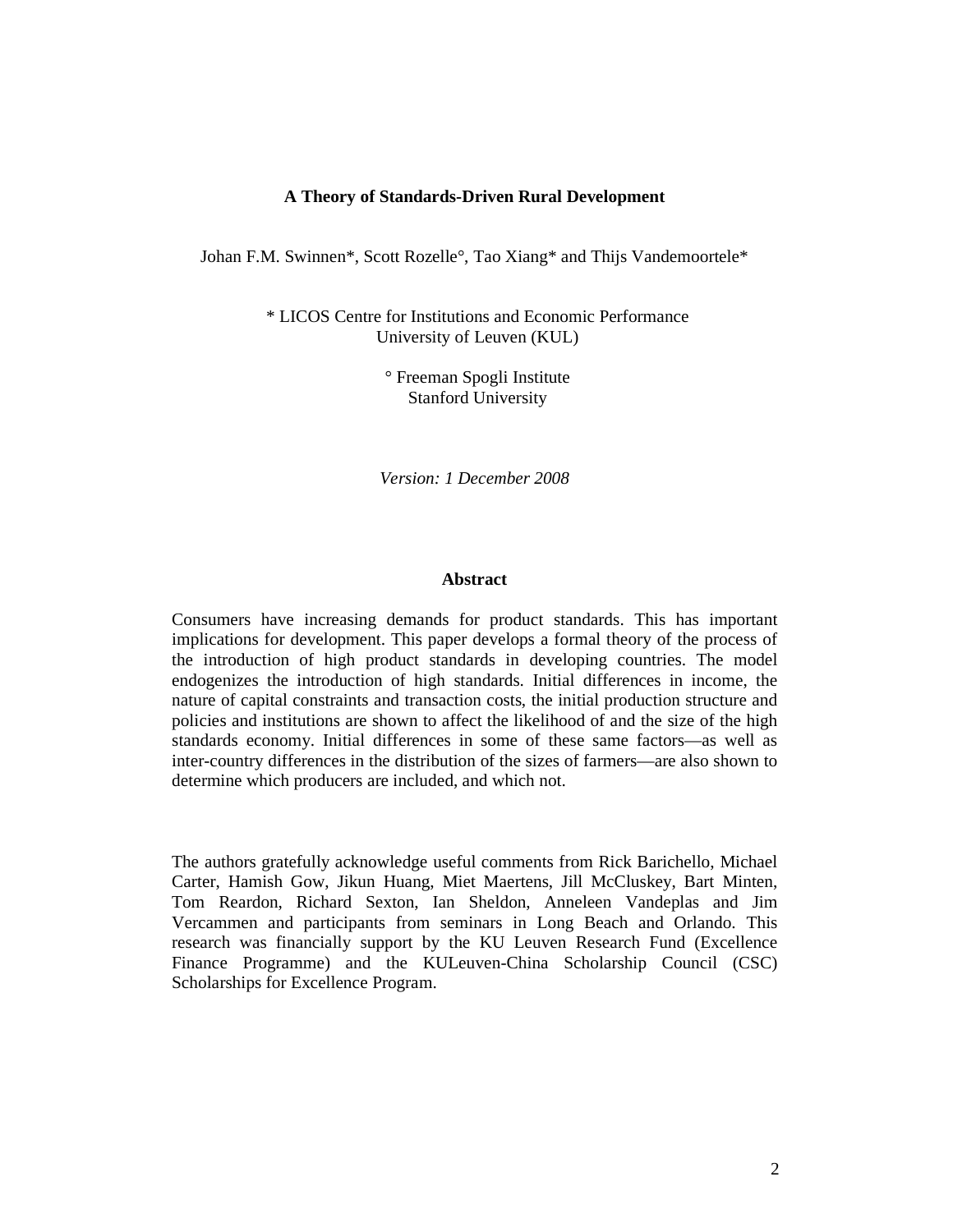#### **A Theory of Standards-Driven Rural Development**

#### **1. Introduction**

A series of recent studies have identified the spread of "high standards" as having a fundamental impact on the process of development (Farina and Reardon, 2000; Fulponi, 2007; Henson et al., 2000; McCluskey, 2007; Swinnen, 2007). Demands of well-off consumers for high quality, safety, health and ethical standards put pressure on governments to increase public regulatory standards and on private processing and retailing companies to introduce or tighten private corporate standards. While increased demand for high standards has been a natural consequence of income growth in various parts of the world, it also has been reinforced by several recent events. International campaigns against child labor and the extension of genetically modified food, NGO activities for the environment and several food safety crises, such as the food dioxin crisis and the appearance of BSE in Europe, have contributed to a rising demand for high quality, safe and traceable products in the production chains of many nations. $<sup>1</sup>$ </sup>

 Although high standards emerged initially in rich countries, they now affect poorer countries through several channels. First, increasing public standards in richer countries are also imposed on imports and consequently have an impact on producers and traders in exporting nations (Jaffee and Henson, 2005; Unnevehr, 2000). Second, global supply chains are playing an increasingly important role in world food markets

<sup>&</sup>lt;sup>1</sup> This paper focuses on the development implications of changes in the demand for product standards. There are several related areas of the literature on standards, including a.) analyses of asymmetric information problems which may be one of the reasons for companies or public regulators to introduce standards (Fulton and Giannakas, 2004; Gardner, 2003); b.) studies on the role of standards in reducing consumption externalities (Copeland and Taylor, 1995; Besley and Ghatak, 2007); c.) the role of standards in providing non-tariff trade protection (Anderson et al., 2004; Fischer and Serra, 2000); and d) the political economy of standards (Swinnen and Vandemoortele, 2008).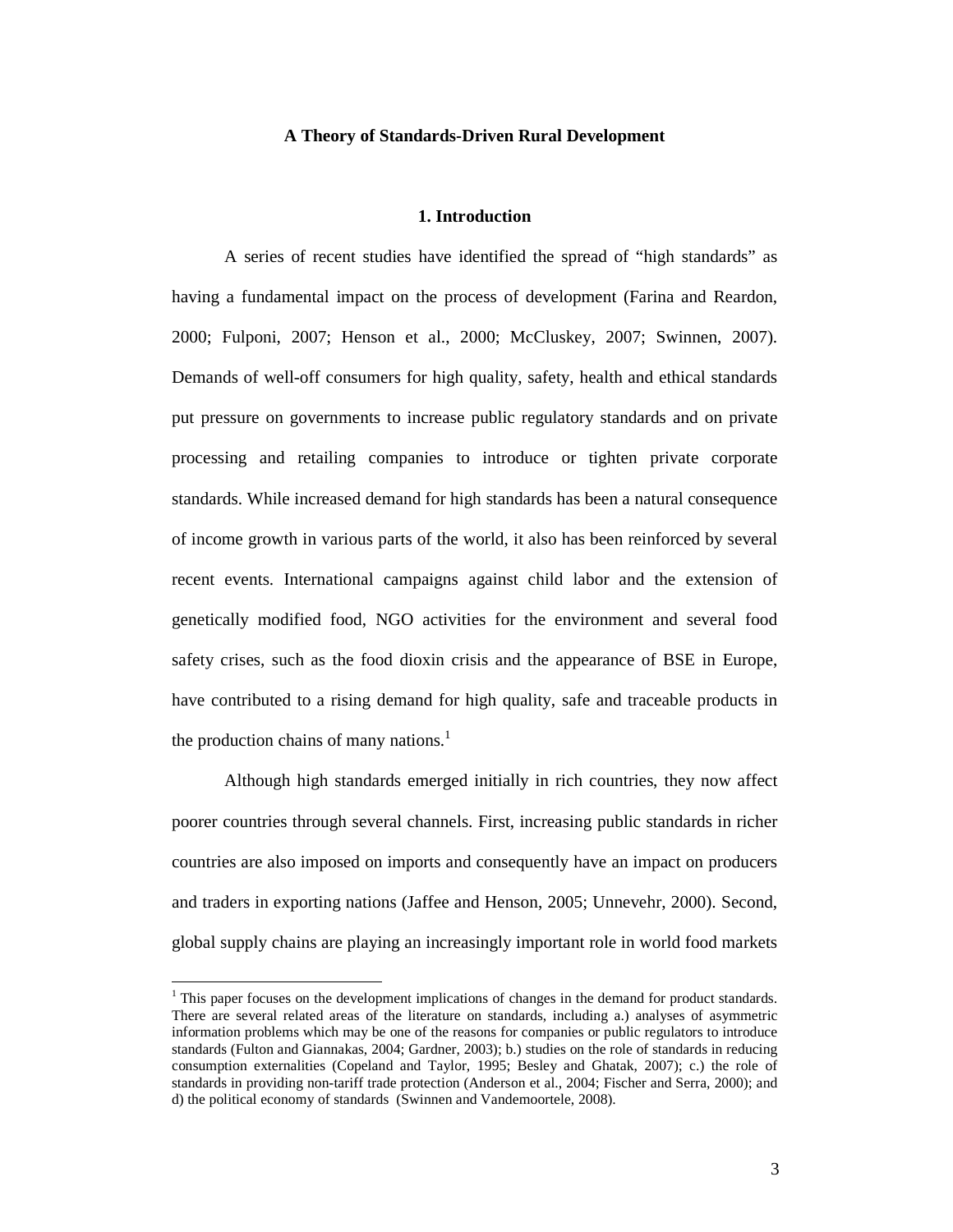and the growth of these vertically coordinated marketing channels is facilitated by increasing standards (Swinnen, 2005, 2007). For example, modern retailing companies increasingly dominate international and local markets in fruits and vegetables, including those in many poorer countries, and have begun to set standards for food quality and safety in this sector wherever they are doing business (Dolan and Humphrey, 2000; Henson et al., 2000). Third, rising investment in processing and retailing in developing countries also has begun to be translated into higher standards, as buyers are making new demands on local producers in order to serve the high-end income consumers in the domestic economy or to minimize transaction costs in their regional distribution and supply chains (Dries and Swinnen, 2004; Dries et al., 2004; Reardon et al., 2003).

 Early academic studies on the development implications of the emergence of modern supply chains focused on two sets of issues. First, researchers were seeking to document the scope of the changes in developing countries. It was argued that the penetration of international marketing chains was much more widespread than people originally thought (e.g. Gulati et al., 2007; World Bank, 2005). Some observers predicted that the implications of these developments would be vast. Others even argued that a new development paradigm was emerging (Reardon and Timmer, 2005). In a standards-driven development process many of the traditional development models are no longer relevant. The original predictions of the effect of the rise of markets on growth and development were no longer valid.

 Importantly, the early literature also posited that the rise of standards could have sharp negative influences on equity and poverty. Several of the studies argued that modern supply chains in developing countries would systematically exclude the poor and negatively affect the incomes of small farmers; in other words, it was being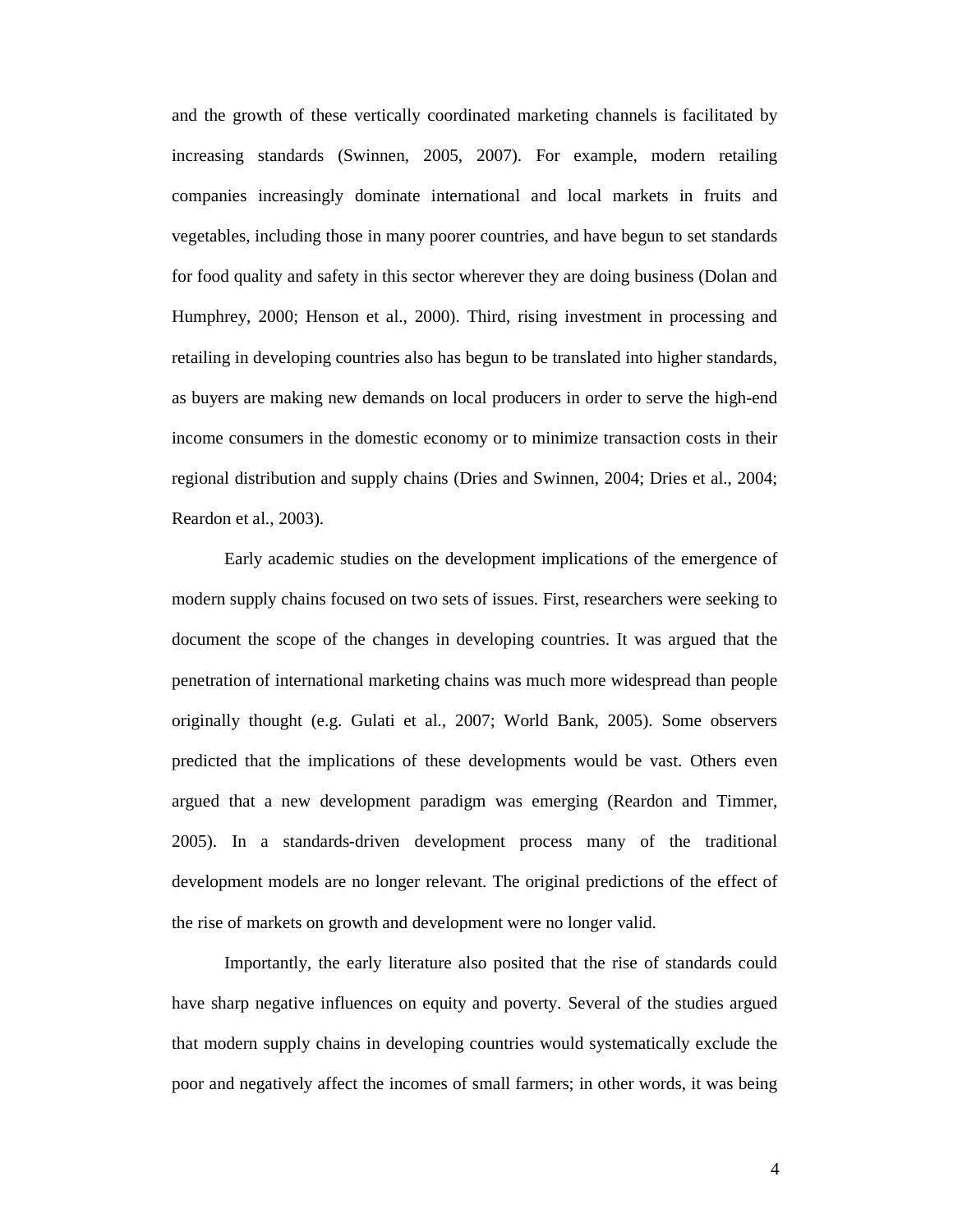suggested that unlike other waves of rising economic activity, the poor would suffer from this process (Farina and Reardon, 2000). The predictions from these studies included the poorest parts of the world. For example, several studies of farm communities in Latin America and Africa argued that small farmers were being left behind in the supermarket-driven horticultural marketing and trade (Dolan and Humphrey, 2000; Humphrey et al., 2004; Key and Runsten, 1999; Reardon et al., 2003; Weatherspoon et al., 2001). In a study on Kenya, Minot and Ngigi (2004) demonstrated that modern marketing chains put intense pressure on smallholders (although smallholders were still participating). Even more extreme, in the case of Côte d'Ivoire, almost all of the fruit and vegetables being produced for exports were being cultivated on large industrial estates. Likewise, Weatherspoon and Reardon (2003) argued that the rise of supermarkets in Southern Africa failed to help small producers who were almost completely excluded from dynamic urban markets due to quality and safety standards.

 While there is fair degree of consensus in the literature about the increasing importance of modern marketing chains that demand producers supply quality and safe products, recent research suggests a more nuanced picture of the effect on poverty and its overall development implications. Dries and Swinnen (2004) find that high standards lead to increased vertical coordination in supply chains that is realized in their study area by the emergence of extensive contracting between processing companies and farmers. The rise of contracting, far from leading to the exclusion of poorer farmers, is shown to improve access to credit, technology and quality inputs for poor, small farmers that heretofore were faced with binding liquidity and information constraints due to poorly developed input markets. Minten et al. (2009) and Maertens and Swinnen (2009) also find increased vertical coordination in newly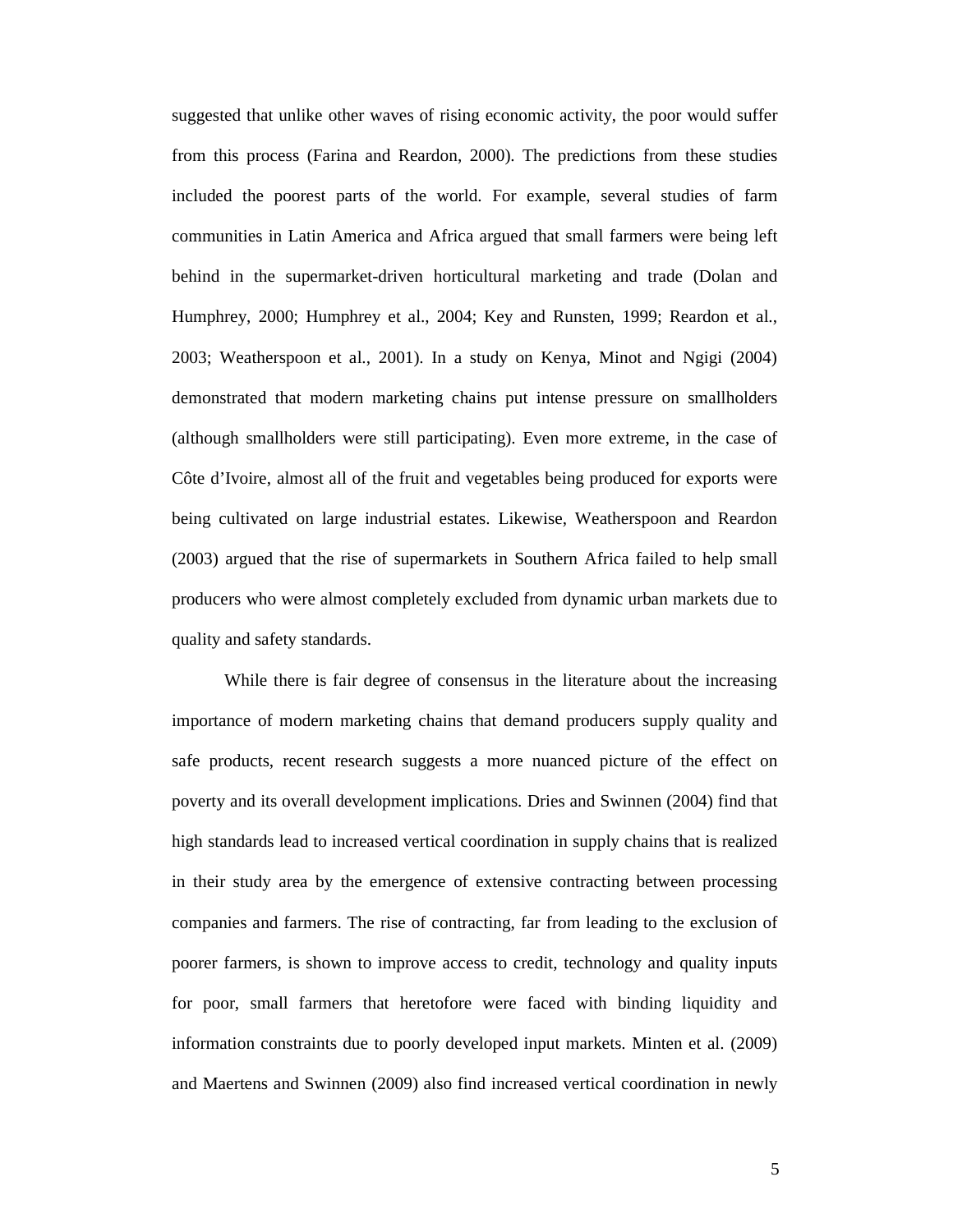emerging supply chains between buyers and poor, small farmers in African countries, such as Madagascar and Senegal. According to their work, poor rural households experienced measurable gains from supplying high standard horticulture commodities to global retail chains. In China Wang et al. (2007) found that while rising urban incomes and emergence of a relatively wealthy middle class were associated with an enormous rise in the demand for fruits and vegetables, almost all of the increased supply was being produced by small, relatively poor farmers that sell to small, relatively poor traders. Despite sharp shifts in the downstream segment of the food chain towards modern retailing (e.g., there has been a rapid increase in the share of food purchased by urban consumers in supermarkets, convenience stores and restaurants), modern marketing chains have almost zero penetration to the farm level. Finally, recent studies also show that, even where large estates are the main local production systems, poor rural households may benefit importantly from modern supply chains through the labor market (Maertens and Swinnen, 2009; Maertens et al., 2008).

While we have learned a lot about the development implications of the emergence of modern supply chains, the literature so far has been almost uniquely empirical. Exceptions are some recent studies on the relationships between the local suppliers and modern processors/retailers in developing countries and their implications for vertical coordination and rent distribution (Marcoul and Veysierre, 2008; Swinnen and Vandeplas, 2007). However these studies do not seek to explain the variations in the structure of the modern supply chains that one observes.

In response to the relative absence of conceptual work, the first objective of our paper is to develop a formal theory of the development process where modern marketing chains and demand signals are directing producers to grow and sell high

6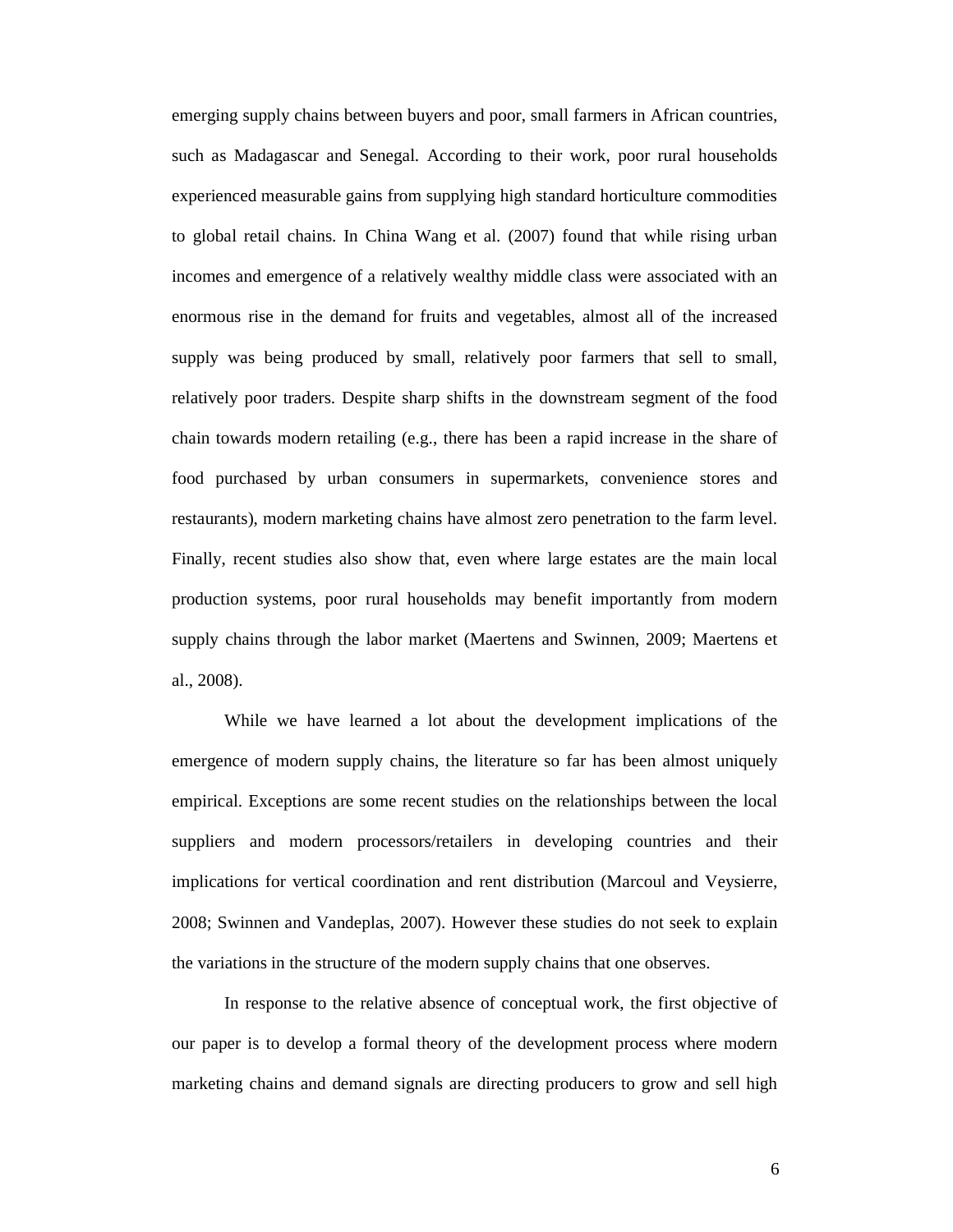quality and safe foods (henceforth, called *standards-driven development*—or SDD). The paper will also use this theory to analyze whether this SDD process may result in different outcomes and have different distributional effects when economies start from different sets of initial conditions. Specifically, we seek to understand if initial differences in income, farm structure, productivity and market imperfections (among other things) affect the emergence of the SDD path and its equity implications. In short, our theoretical model seeks to explain why some countries (or certain regions in a country) have begun to develop a food economy that is governed by high standards and others have not. For those countries that have not entered the process of SDD, the model also offers predications about *when* such a transition may begin.

In the last part of the paper we also analyze which farmers are most likely to be included in the SDD process, and which not. In this part of the paper, we also relate these outcomes to initial conditions of the economy, such as the productivity distribution of farms, and to characteristics of the SDD process, in particular to the nature of the transaction costs involved.

# **2. The Model**

#### **Demand**

 $\overline{a}$ 

To model the demand side, we draw upon the vertical differentiation literature.<sup>2</sup> We consider the unit-demand version of the standard vertical product differentiation model whereby each consumer buys at most one unit of the good. The model is

 $2<sup>2</sup>$  The literature started with papers explaining the emergence of endogenous quality outcomes in monopolized markets (Spence, 1975; Mussa and Rosen, 1978) and in monopolistic competition and oligopoly markets (Gabszewicz and Thisse, 1979; Shaked and Sutton, 1982, 1983; Tirole, 1988). Ellickson (2006) examines vertical differentiation in the context of grocery retailing and Roe and Sheldon (2007) examine labelling and credence features of products using a vertical differentiation model.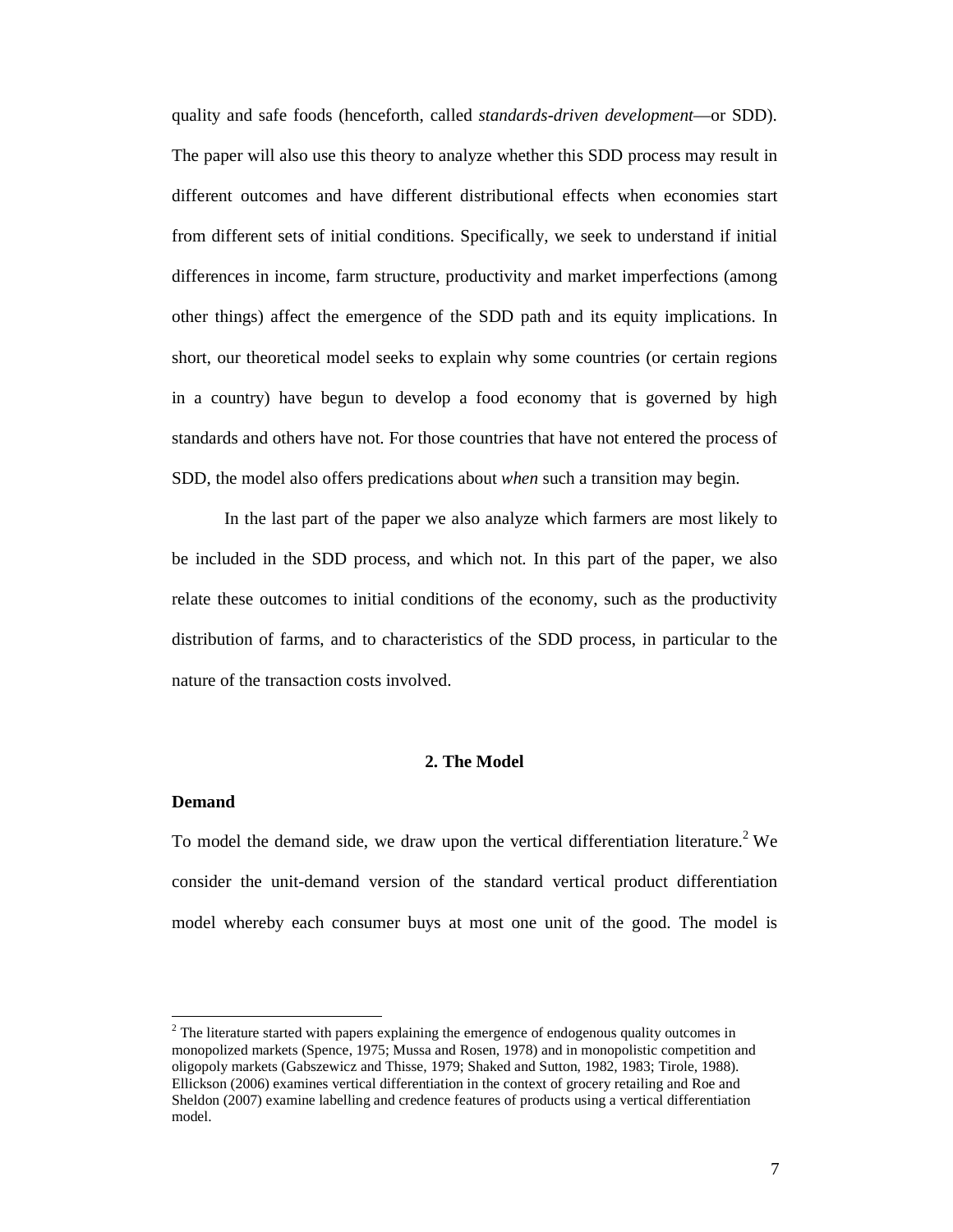adjusted following Moschini et al. (2008) for a limited number of product types and relates income directly to the preferences for quality, following Tirole (1988).<sup>3</sup>

Assume that there are only two types of products with different qualities in this market, a basic *low standards* ( $\phi$ <sub>L</sub>) product and a *high standards* ( $\phi$ <sub>H</sub> >  $\phi$ <sub>L</sub>) product. When both qualities are available, consumers choose among three options:

(1) 
$$
U = \begin{cases} i\phi_H - P_H & \text{if the high-standard good is bought} \\ i\phi_L - P_L & \text{if the low-standard good is bought} \\ 0 & \text{otherwise} \end{cases}
$$

where  $\phi_H$  and  $\phi_L$  are the qualities and  $P_H$  and  $P_L$  are the unit consumer prices of respectively the high and low standards product; the index  $i \in (I-1, I) \subseteq R$  represents consumer income. Consumers with higher incomes are assumed to have higher preferences for quality. The distribution of income  $F(i)$  is uniform between  $I-1$  and *I*, where the latter is the highest income among consumers. We assume that the distribution of income does not change when income grows so that an increase of aggregate income can be represented by an increase of *I* .

When both high standards and low standards products are bought by some consumers when available and some consumers buy nothing (i.e., there is an 'uncovered' market), the aggregate market demand functions  $Q_H^D$  and  $Q_L^D$  are:<sup>4</sup>

$$
(2) \qquad Q_H^P = M \left( I - \frac{P_H - P_L}{\phi} \right)
$$

<sup>3</sup> Our approach implicitly assumes that the introduction of high standards reflects consumer preferences. Another reason why a company may want to introduce private standards is to reduce transaction costs in sourcing and selling (Henson, 2006; Fulponi, 2007). Since such introduction of private standards for these purposes would also require specific investments by suppliers (hence higher production costs) and (increased) transaction costs for the processors, most of such effects would be similar to the analysis in this paper.

<sup>4</sup> See Moschini et al. (2008) for details.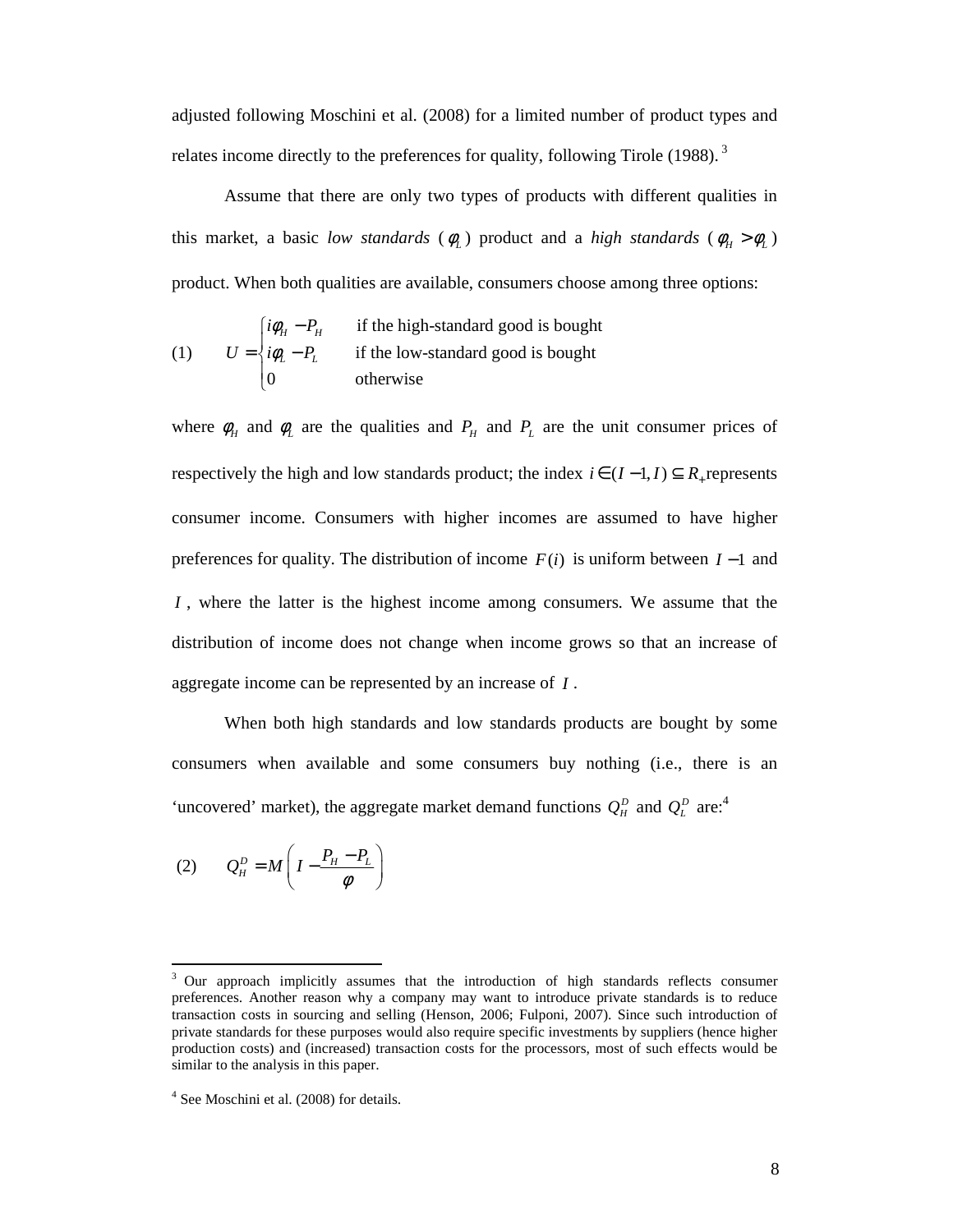$$
(3) \qquad Q_L^D = M \left( \frac{P_H - P_L}{\phi} - \frac{P_L}{\phi_L} \right)
$$

subject to  $\frac{I_L}{I} + 1 > I > \frac{I_H - I_L}{I}$ *L*  $P_{L}$  + 1 > *I* >  $\frac{P_{H} - P_{I}}{P_{I}}$  $\phi_L$   $\phi$  $+1 > I > \frac{P_H - P_L}{I}$ , where *M* is the total number of consumers in this economy and  $\phi = \phi_H - \phi_L$  represents the quality difference. If  $I < \frac{P_H - P_L}{\phi}$  $\langle \frac{P_H - P_L}{I} \rangle$  there will

be no demand for high standards products  $(Q_H^D = 0)^5$ .

## **Supply**

On the supply side, we assume a standard competitive industry populated by numerous producers who behave as price takers. In our model all producers are able to produce either the high standards or the low standards product. To start, we assume that producers are identical. Later in the paper we will relax this assumption and analyze how producer differences affect their integration into the SDD process.

We assume further that producers have a production technology that requires a unit cost  $c_H$  and  $c_L$ , for the high and low standards product respectively, and that  $c_H = c_L + k$ , where *k* is the per unit additional capital costs for producing the high standards product.<sup>6</sup> Finally, for simplicity, we assume that the other costs remain the same and that producers can produce the same number of units of the commodity regardless of whether they produce low standards or high standards commodities.<sup>7</sup>

<sup>&</sup>lt;sup>5</sup> See Gabszewicz and Thisse (1979) and Tirole (1988) for formal derivations of these conclusions.

<sup>&</sup>lt;sup>6</sup> We ignore standards uncertainty, so each farm can meet the processor's standards threshold with certainty if it makes a predetermined capital investment. We also ignore issues of contracting and contract enforcement in the HS chain. For more details about this, see Swinnen and Vandeplas (2007) who show that the premium itself will depend on the contract enforcement conditions.

 $<sup>7</sup>$  This assumption is consistent, for example, with a farmer who may produce 100 litres of non-cooled,</sup> high-bacteria milk if operating in the low standards market or, after an investment in a cooling tank is made, 100 litres of cooled, low-bacteria milk if operating in the high standards market.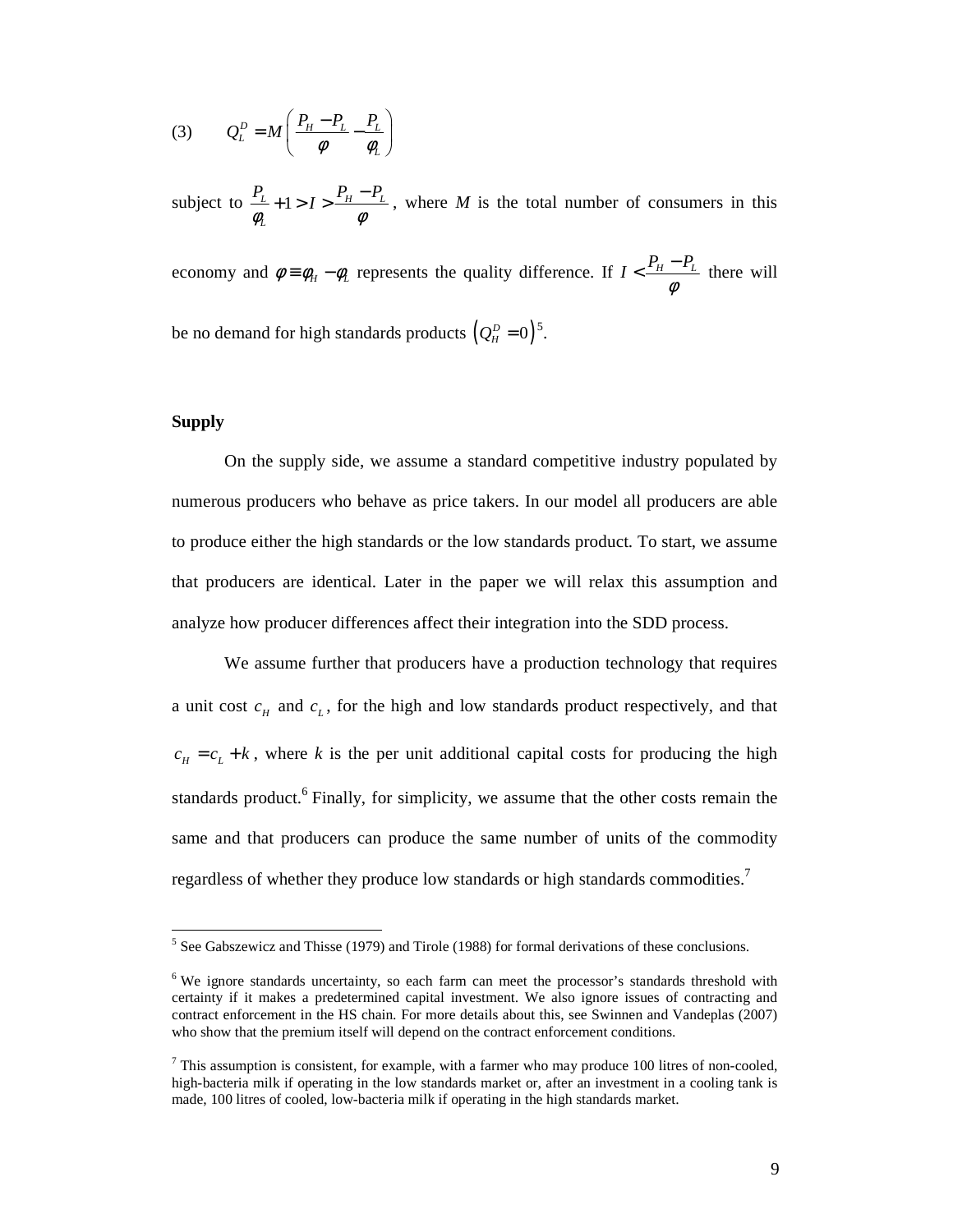#### **Marketing and Trade**

Once the products are produced in response to consumer demand, our model needs to account for the transfer of the commodities from farm to plate. For simplicity we assume that one unit of production is identical to one unit at retail (consumer) level for both high and low standards. We use different marketing assumptions for the LS products and the HS products. We assume that producers sell their low standards commodity in villages and city markets at price *P<sup>L</sup>* under perfect competition. For the high standards supply chain, we assume that 'processors' (which may represent any company involved in processing, marketing or retailing) purchase the high standards commodity from producers at price  $p<sub>H</sub>$  and resell this commodity to consumers at price  $P_H$ . We consider that these companies incur a unit transaction cost  $\tau$  in sourcing from producers. Under perfect competition and free entry and exit for processors, it follows that the consumer price of the commodity is the sum of the producer price and the transaction cost, such that  $P_H = p_H + \tau$ .<sup>8</sup>

## **Market Equilibrium**

 $\overline{a}$ 

With producers' supply of low and high standards products determined by their respective marginal costs  $c<sub>L</sub>$  and  $c<sub>H</sub>$  and the demand functions (2) and (3) we

<sup>&</sup>lt;sup>8</sup> We ignore 'processing costs' because they only complicate the mathematics but do not affect the conclusions. We also considered an alternative model with a monopolistic market structure in processing. Again, this vastly complicated the model without yielding substantial differences in the key results regarding the issues where this paper focuses on. See Swinnen and Vandeplas (2007) for an analysis of the role and effects of competition in the emergence and growth of a high standards economy.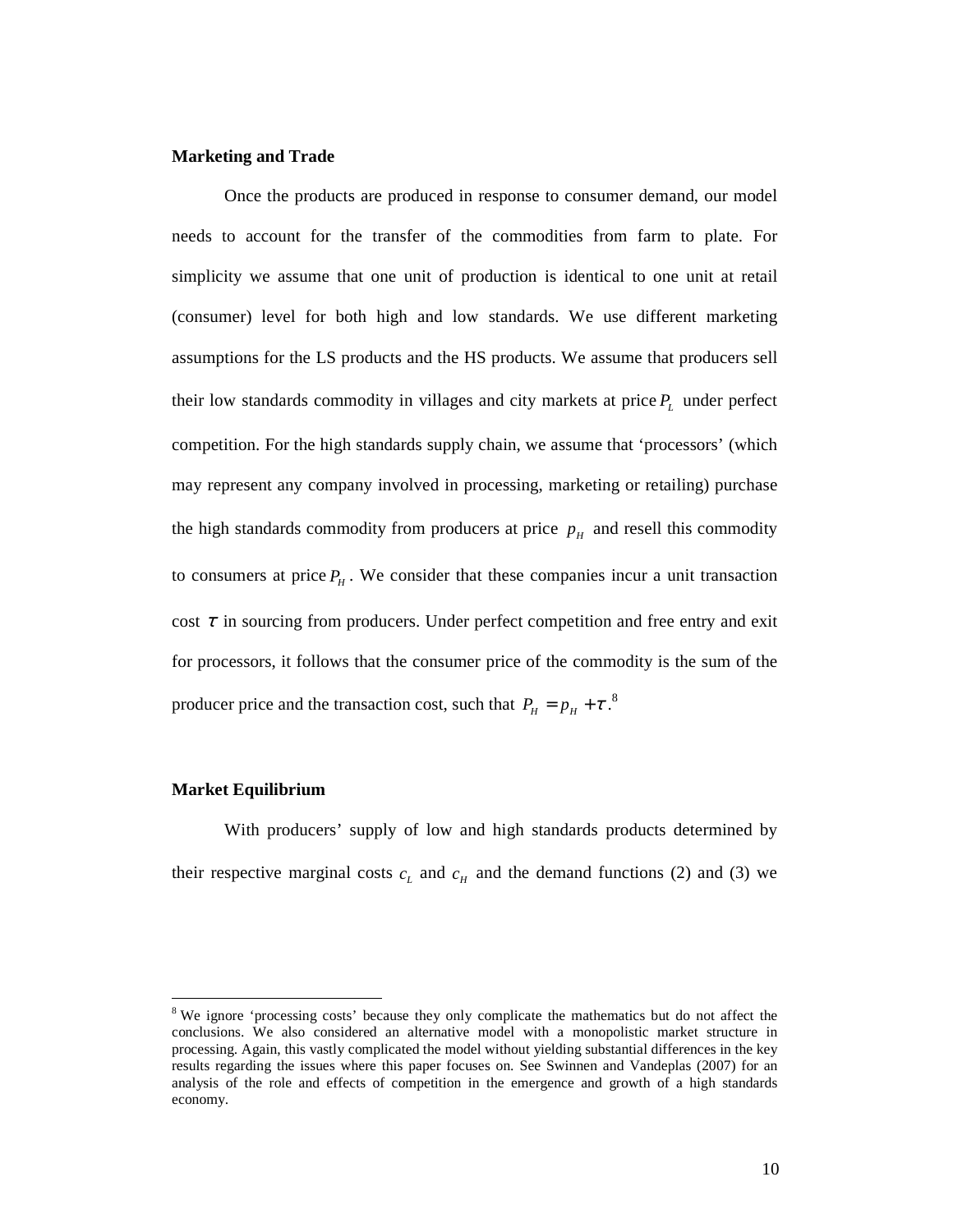can derive the market equilibrium level of low standard products  $(X_L^*)$  and high standard products  $(X_H^*)$  as follows:

$$
(4) \tX_L^* = M \left( \frac{k + \tau}{\phi} - \frac{c_L}{\phi_L} \right)
$$

(5) 
$$
X_H^* = M \left( I - \frac{k + \tau}{\phi} \right)
$$

#### **3. Determinants of the SDD Process**

In this section we explain the emergence of the SDD process. To do so, we use the structural relationship embodied in equation (5). Equation (5) is important since it helps identify the connections between a series of the characteristics of the economy/the SDD process to both the existence of (or emergence of) and the size of the high standards economy (HSE). For each of the key variables  $(I, k, \tau, \phi)$  one can identify threshold levels (either minima or maxima) for the HSE to exist, i.e. for  $X_H^* > 0$ . For positive levels of  $X_H^*$ , one can use simple comparative statics to show how the variables affect the size of the HSE, i.e. \*  $\frac{X_{H}^{*}}{X} > 0$ *I*  $\frac{\partial X_{H}^{*}}{\partial x}$  > ∂ , \*  $\frac{X_{H}^{*}}{X_{H}}$  < 0 *k*  $\frac{\partial X_{H}^{*}}{\partial I}$ < ∂ , \*  $\frac{X_{H}^{*}}{2}$  < 0 τ  $\frac{\partial X^*_{\scriptscriptstyle H}}{\partial x^*}$ ∂ , \*  $\frac{X_{H}^{*}}{2} > 0$ φ  $\frac{\partial X_{H}^{*}}{\partial x_{H}}$ ∂ (for  $X_H^* > 0$ ).

*Income* (*I*). The size of the HSE is directly related to the level of income in the economy. A minimum level of income is required  $I > \frac{k+\tau}{\tau}$ φ  $>\frac{k+\tau}{\tau}$  for a HSE to emerge. Hence, one of the basic results that falls out of our model is the finding that HS markets are more likely to found in developed countries with higher incomes than in poorer countries with lower incomes. Although relatively trivial, it is reassuring that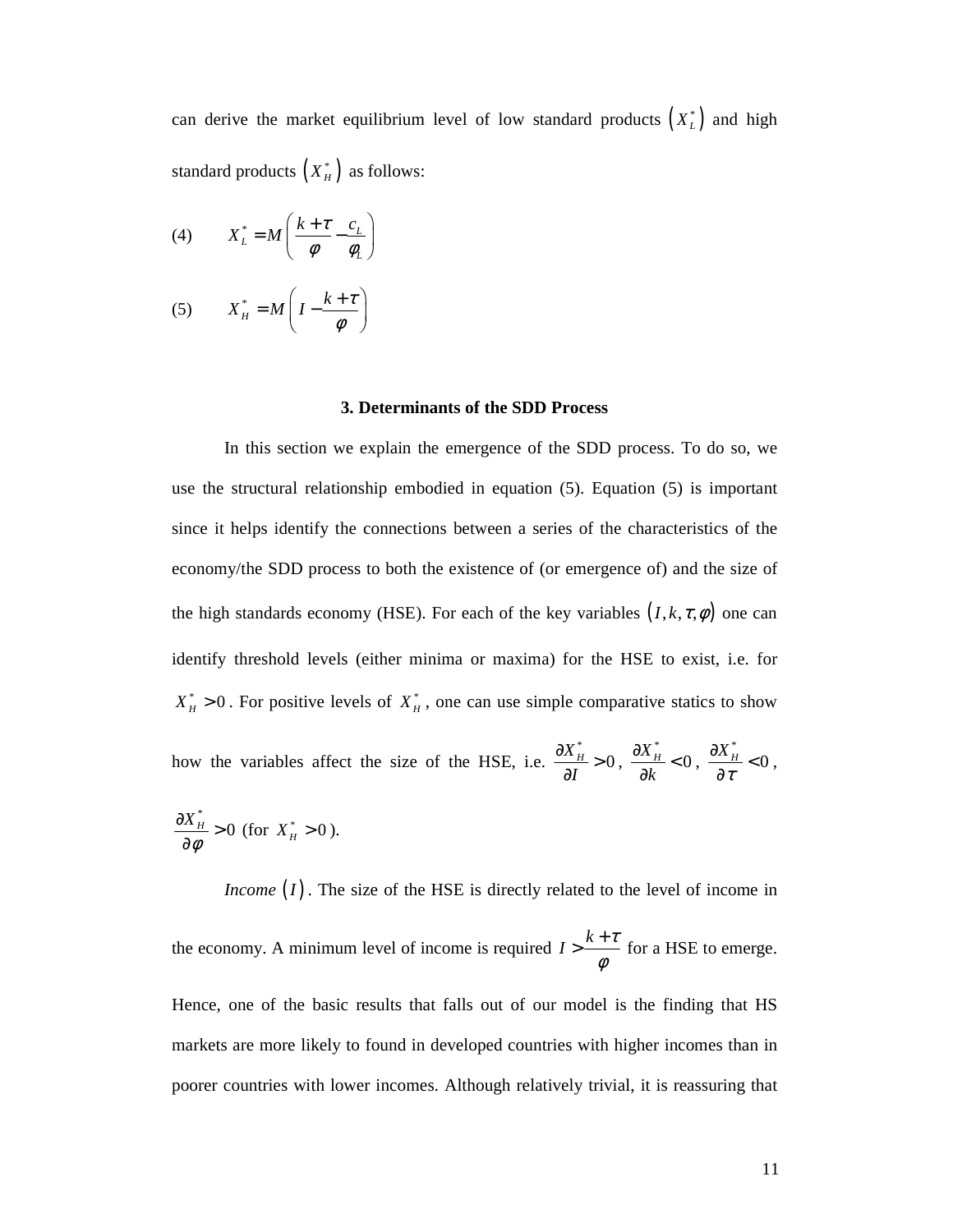our model can reproduce one of the most fundamental observed facts. The positive effect of *I* on  $X_H^*$  can also be used to explain the observation that HS production systems tend to emerge first in export sectors in developing countries. For example in many African economies HS production is limited to supply chains targeted to (high income) EU consumer markets while production for domestic markets is limited to LS production.

*Capital costs (k).* In many developing countries capital constraints are important and the real cost of capital is high. According to our model this is another reason that HS markets are less likely to emerge in developing countries.

The linkage between the cost of capital and the emergence of the HSE also offers an explanation for another empirical observation. There is considerable empirical evidence that vertical coordination (VC) and foreign direct investment (FDI) play an important role in the emergence of HSEs (e.g. Dries and Swinnen, 2004). Processors have developed VC arrangements with supplying farms to provide capital inputs to farms who are capital constrained, either because of the collapse of the financial system (e.g., in transition countries – see Gow and Swinnen, 1998; World Bank, 2005) or because of general credit constraints of farmers in developing countries (e.g., Minten et al., 2009; Maertens and Swinnen, 2009). To set up such VC arrangements, processors themselves need sufficient access to capital. This is why FDI—or other institutional arrangements which enhance the access of processors to capital markets have played an important role. While FDI may have more than one effect on the emergence of a HSE, a crucial element is that, with capital market imperfections in developing countries, foreign companies frequently have lower capital costs (or face less restrictive credit constraints) than domestic companies in developing countries. Because of this, foreign firms may therefore be able to invest,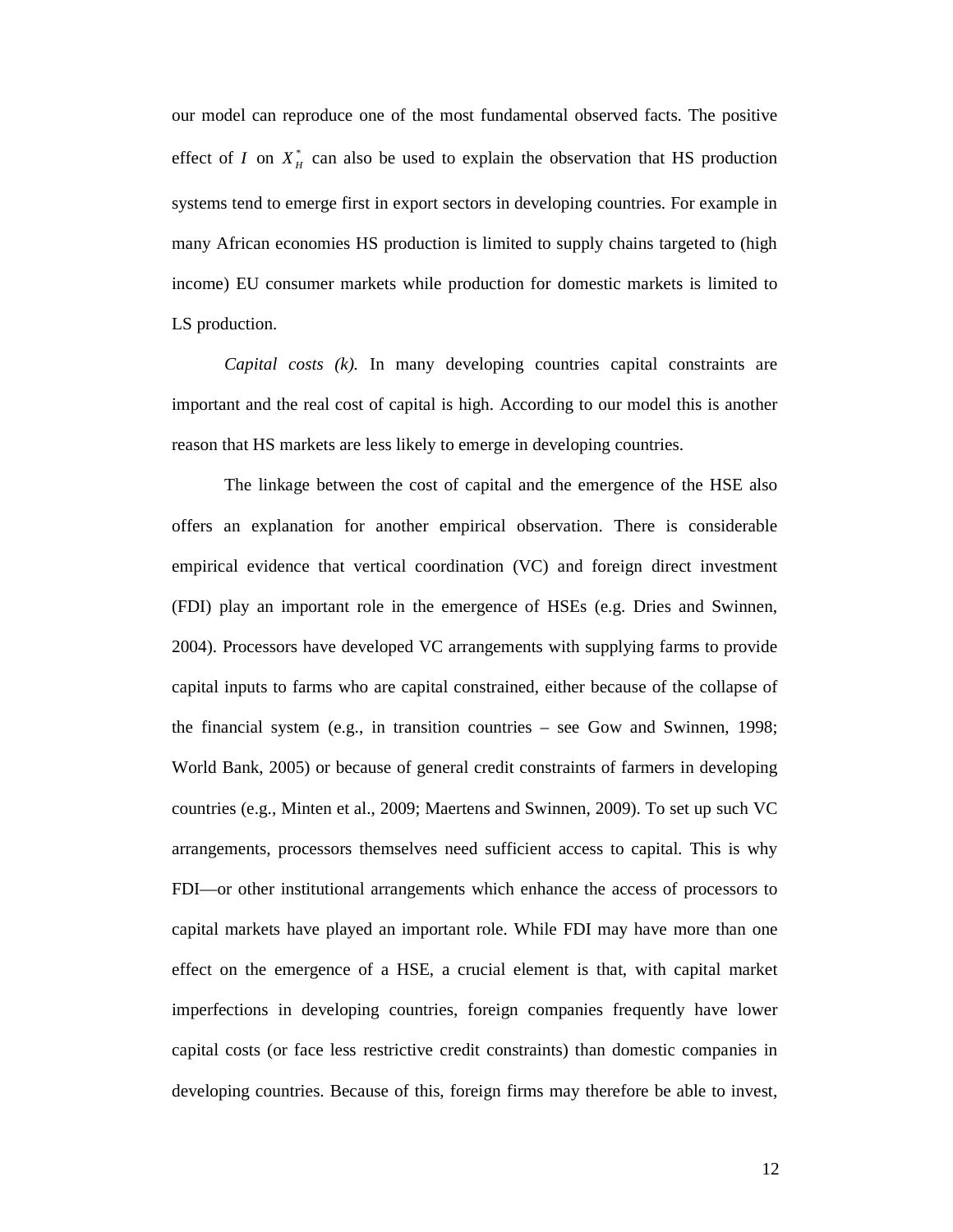using lower cost capital when it is not possible for domestic companies to do so.<sup>9</sup> Through VC this, in turn, leads to reduced capital costs for farmers with FDI.

*Transaction costs*  $(\tau)$ . Higher transaction costs constrain the size (and emergence) of the HSE. It makes sourcing from suppliers more costly and therefore increases the relative cost of the HS products. The different sizes of transaction costs across nations may contribute to explain differences in the emergence and growth of HSEs across nations. While there is a lack of rigorous empirical evidence, differences in the level of transaction costs between Latin America (where there are large, wellendowed growers) and Africa (where most farmers are small, fragmented and poorly connected to domestic markets) may account for the reason that HSEs are much more advanced in Latin America than in Africa (in addition to income differences).

*Policies and institutions*. While policies and institutions are not explicitly in our model, they do affect the equilibrium indirectly through their effect on the various factors which we have just discussed (and some which we have not yet motivated). Because of space limitations we will not derive these in detail, but a few examples may indicate how an extended version of our model could be used to capture such policy effects. For example, if foreign investment rules were liberalized, they could stimulate the HSE through their effect on the inflow of FDI and reduced capital costs for producers. Public investments in infrastructure and institutions that promote quality control and food safety institutions could stimulate the HSE by reducing transaction costs in the HS market. Economic and institutional reforms could also have non-linear dynamic effects on the HSE if they initially increased the cost of

<sup>&</sup>lt;sup>9</sup> In some cases, access to capital has also come from (domestic) company investments which have other sources of capital (such as the case of Russia in which there are energy firms that are willing to invest in domestic firms) or through supply contracts with international traders (as in cotton markets in Central Asia—Swinnen, 2007).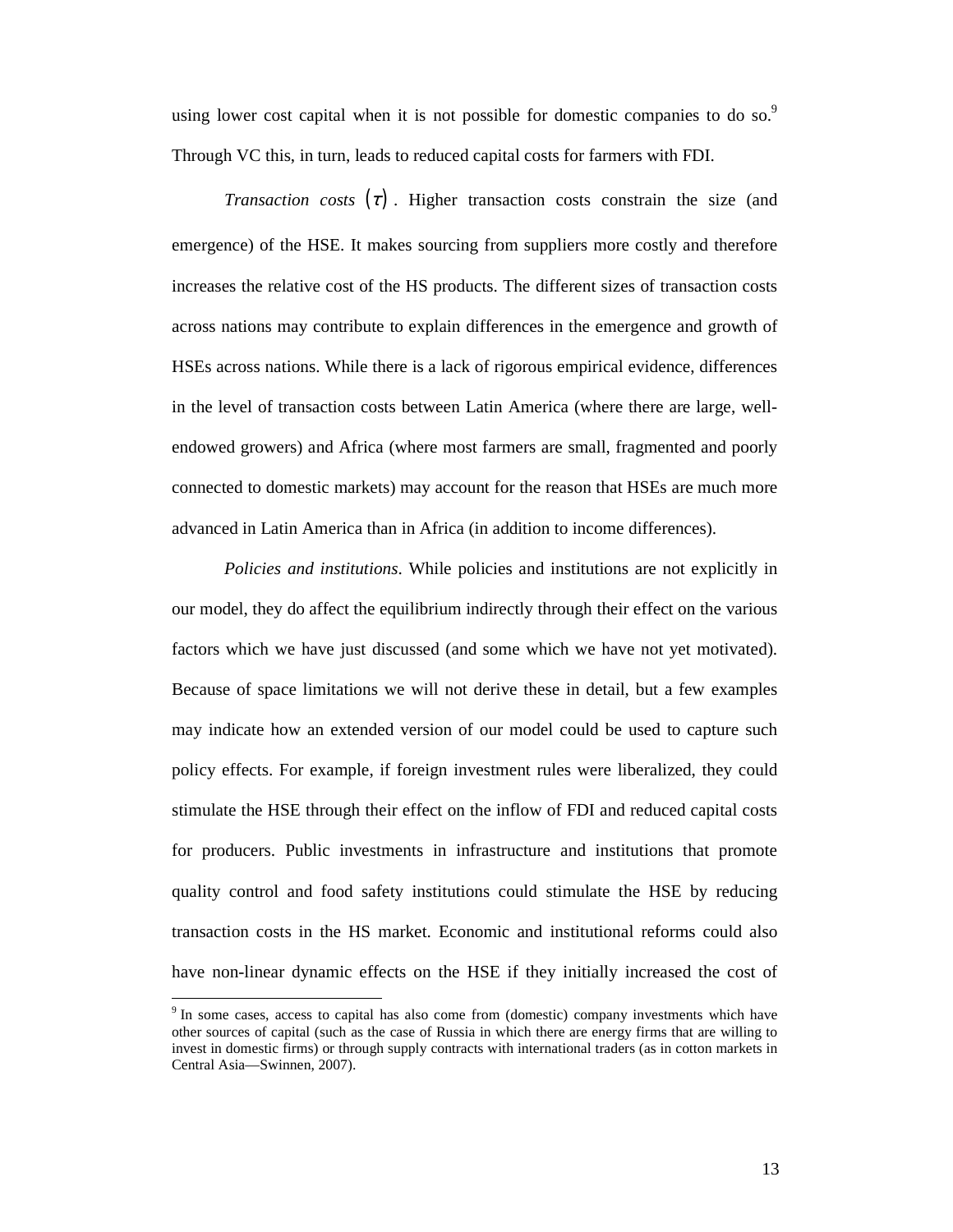capital because of disruptions (as they did during the early years of the transition in Eastern Europe). In the longer run, however, institutional reform reduces the cost of capital as the more efficient, post-liberalization economic system develops. More generally, policies which affect macro-economic uncertainty and the security of property rights for investors are likely to affect the emergence and size of the HSE through their effects on the cost of capital for producers, either directly or through the profitability of VC arrangements.

### **4. Production Structure, Transaction Costs and HS Integration**

In addition to being able to predict the factors that underlie the emergence of the HSE, our model can also be used to gain insights on what types of farmers are most likely to join the HSE (when it emerges) and what types of farmers will likely be left out. As discussed in the introduction, this issue has attracted a lot of policy attention and academic debate. Some studies have argued that smallholders are excluded from HSE due to scale diseconomies and higher transaction costs; others have argued that this is not (necessarily) the case.

The arguments used in the literature are often quite simplistic. In fact, they may also be *too* simplistic. For example, the impact of scale economies is not as trivial as often argued.<sup>10</sup> Scale economies can differ strongly between activities (e.g.

<sup>&</sup>lt;sup>10</sup> There is an extensive literature showing how farm productivity, and in particular the relationship between size and productivity, tends to differ importantly by commodity (e.g. Allen and Lueck, 1998; Pollak, 1985). For example, while large producers may have scale advantages in land intensive commodities, such as wheat or corn, this is typically much less the case in labor intensive commodities, such as fruits and vegetables. In fact, there are cases in which small-scale producers may have advantages over larger farmers. In the production of some HS commodities, small farmers may have an advantage over larger farmers because of the importance of labor governance and the quality of the labor input. This implies that the inclusion or exclusion of small farms is likely to depend importantly on the type of the commodity. This is consistent with findings from Wang et al. (2007) on China and Minten et al. (2009) on Madagascar who find that smallholders are extensively included in labor intensive fruits and vegetable production.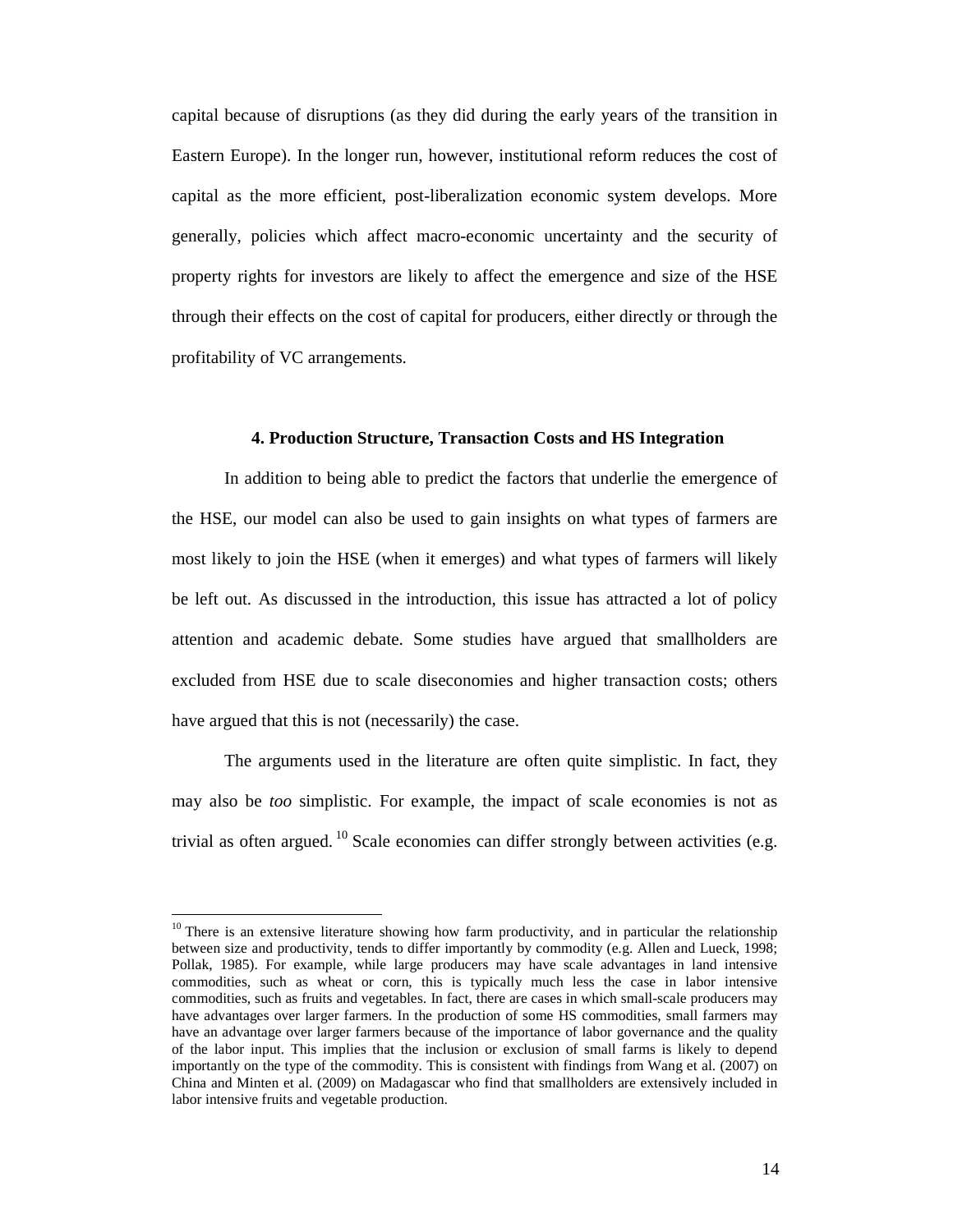extensive grain farming compared to intensive vegetable or dairy production). Scale economies also may be influenced by local institutions and market constraints.

While scale economies can be important, in our analysis here we focus on two other factors, the initial production structure of the economy and the nature of the transaction costs. We will show that both factors have an important impact on the size of the HSE and on who is included in the HSE. Because of this, both the efficiency and equity dimensions of the SDD process.

### **4.1 Production Structure**

One of our key arguments is that initial conditions matter. One might expect different outcomes from the emergence of the HSE in rural settings that have highly unequal distributions of land resources (such as, in some nations in Latin America and parts of the former Soviet Union—which have some individuals holding massive estates and many smaller, relatively poor farmers), compared to rural societies characterized by more egalitarian distributions of cultivated land (e.g., China, Vietnam and Poland). In the rest of the analysis we call this the *production structure* of the rural economy. In this section we will formally show that the initial production structure indeed matters: the share of smallholders in the production system—and the existence of large holdings amongst the smallholders—will affect both the size of the HSE and the integration of smallholders into the HSE. To analyze this we relax the assumption of a homogenous producer structure. This means that *k* is not necessarily identical for all producers. In line with our general model, we introduce producer heterogeneity by varying the capital cost *k* .

We assume that capital cost  $k_j$  for producer *j* is uniformly distributed across *N* producers with  $k_j \in [k - \gamma_k, k + \gamma_k]$   $\forall j = \{1, ..., N\}$  and  $\gamma_k \in [0, k]$  with  $k \ge 0$ . For

15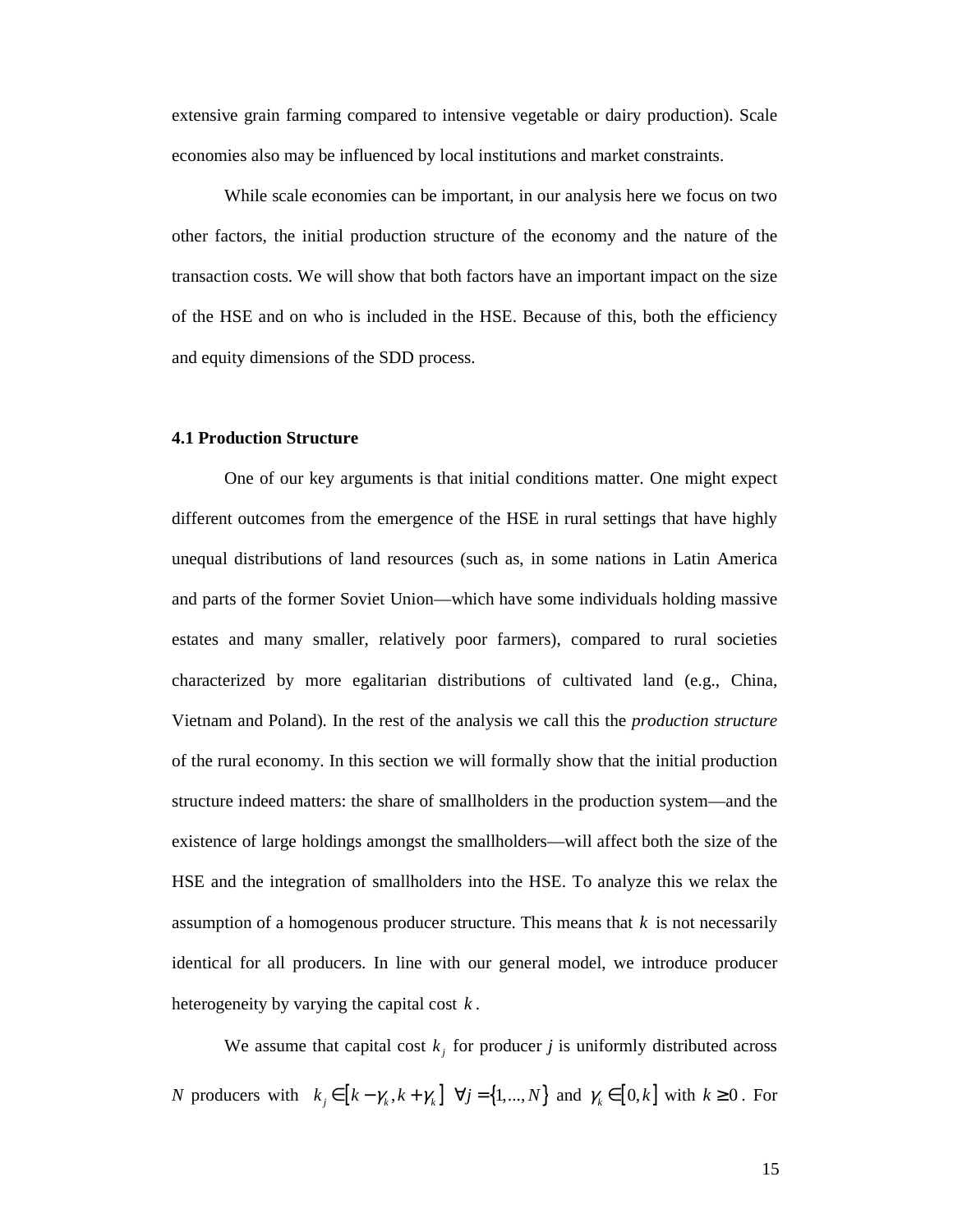simplicity, we assume that individual producers only produce one unit of the high standards product, when they are involved in the  $HSE<sup>11</sup>$  Producers with lower capital costs are the more efficient.

We can now consider variation in the production structure by considering changes in  $\gamma_k$ . Specifically, the extreme case of homogeneous farms—which was the assumption in the first part of the paper—is represented by  $\gamma_k = 0$ . The efficiency distribution is increasingly unequal as  $\gamma_k$  increases. With any given distribution, the average efficiency is represented by capital cost *k* (as in the general model).

The supply curves for heterogeneous and homogeneous production structures are shown in Figure 1. In this graphical representation  $X_H^S(\gamma_k = 0)$  represents the supply function for homogeneous producers. Likewise,  $X_H^S(\gamma_k > 0)$  is the supply function for heterogeneous producers.

When producers choose to produce the HS products, under the assumption that one producer produces only one unit of output in the HSE, their profits are  $p_H - c_H$ , with  $c_H = c_L + \tilde{k}$  where  $\tilde{k}$  is the capital cost capital cost of the producer that is indifferent between producing for the HSE and the LSE. Using this, we can then derive the aggregate supply of HS products as:

(6) 
$$
X_H^S = \frac{N}{2\gamma_k} \int_{k-\gamma_k}^{\tilde{k}} dk_j = \frac{N(\tilde{k} + \gamma_k - k)}{2\gamma_k}.
$$

<sup>&</sup>lt;sup>11</sup> Alternatively, one could fix the inputs and consider variation in output, or consider variations in input and/or output size. Our specification is closer to the basic model specification and allows to derive the key results.

<sup>&</sup>lt;sup>12</sup> When  $\gamma_k = 0$ , the high standards output  $X_H^S$  is completely determined by demand in the equilibrium (perfectly elastic supply) and equation (7) is irrelevant.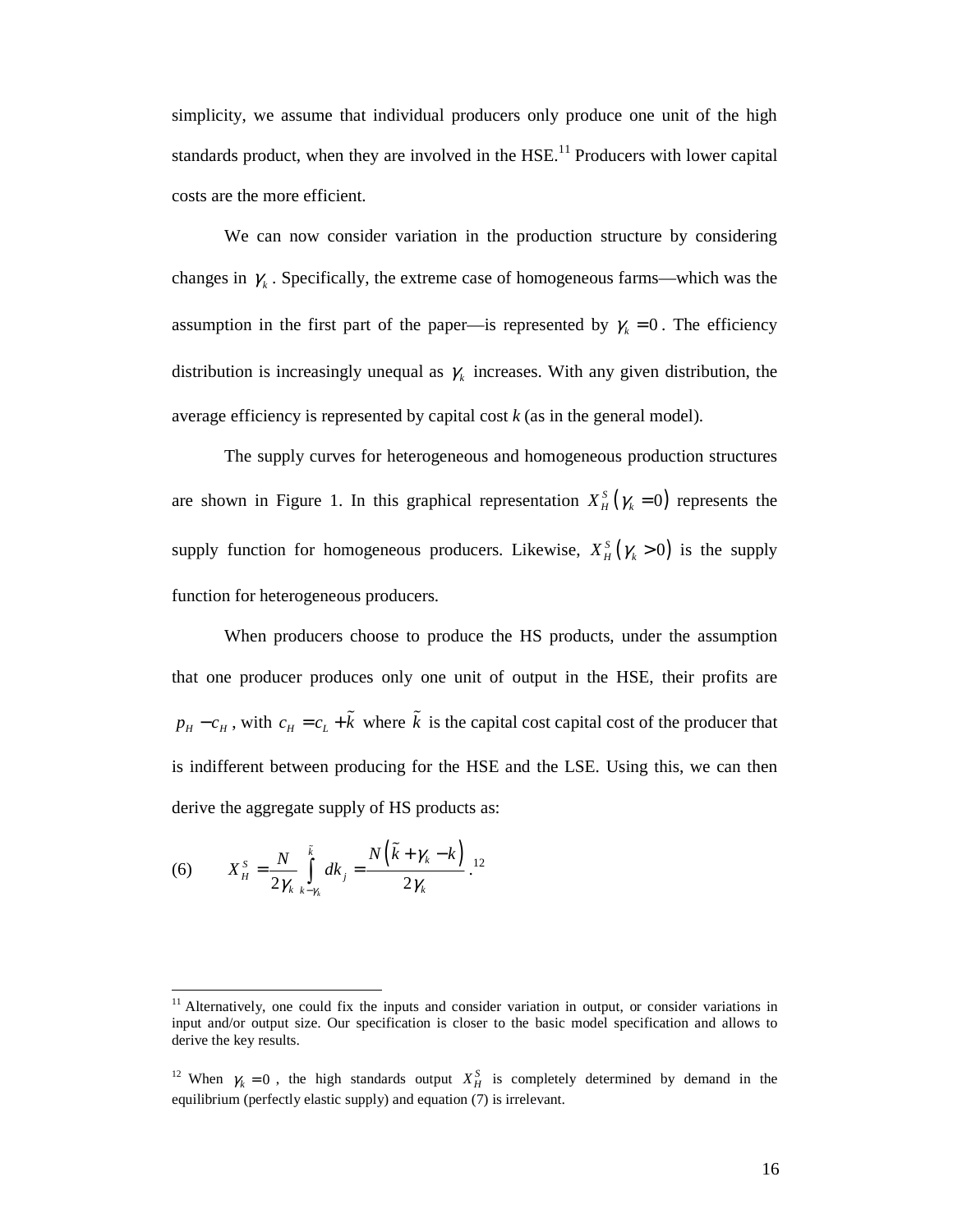This, in turn, leads to a new expression for the equilibrium quantity in the HS market:

(7) 
$$
X_H^* = M \left( I - \frac{(k - \gamma_k + \tau)}{\phi} \right) \left( \frac{1}{1 + \frac{M/\phi}{N/2\gamma_k}} \right).
$$

Comparing (5) and (7) yields some important insights. The second term of the RHS of condition (7) shows that the HSE will emerge at lower income levels with a heterogeneous production structure than with a more homogeneous structure. Specifically,  $I > \frac{k - \gamma_k + \tau}{i}$ φ  $>$  $\frac{k - \gamma_k + \tau}{4}$  is the condition for the HSE to emerge. With  $\gamma_k > 0$  the required income level is lower than when  $\gamma_k = 0$ . In addition, the required income level (for the emergence of a HSE) declines when the distribution is more unequal (that is, when  $\gamma_k$  is higher). The intuitive reason for this finding is that when an economy faces a more heterogeneous production structure, this implies that there are more efficient producers among the entire set of producers, ceteris paribus. As a result of this, these producers will be able to produce HS products when it is not possible when the economy is characterized by a homogeneous production structure.

However, the third term of the right hand side (RHS) of condition (7) implies that the expansion of HS production—once it exists—proceeds more gradually when there is a heterogeneous distribution of farms. To see this, define  $B = 2M \gamma_k / N\phi$ . The third term then equals  $1/(1+B)$ , which is less than 1 with  $B > 0$ . Formally, \*  $X_H^* / \partial I = \frac{M}{1+1}$ *B*  $\partial X^*_H / \partial I =$  $\frac{M}{+B}$ . With  $B=0$  when  $\gamma_k = 0$ , and  $\frac{\partial B}{\partial \gamma_k} > 0$ , it follows that the growth in  $X_H^*$  with increasing income will be more gradual when there is a more heterogeneous set of producers—given that  $X_H^* > 0$ . These results are illustrated in Figure 1.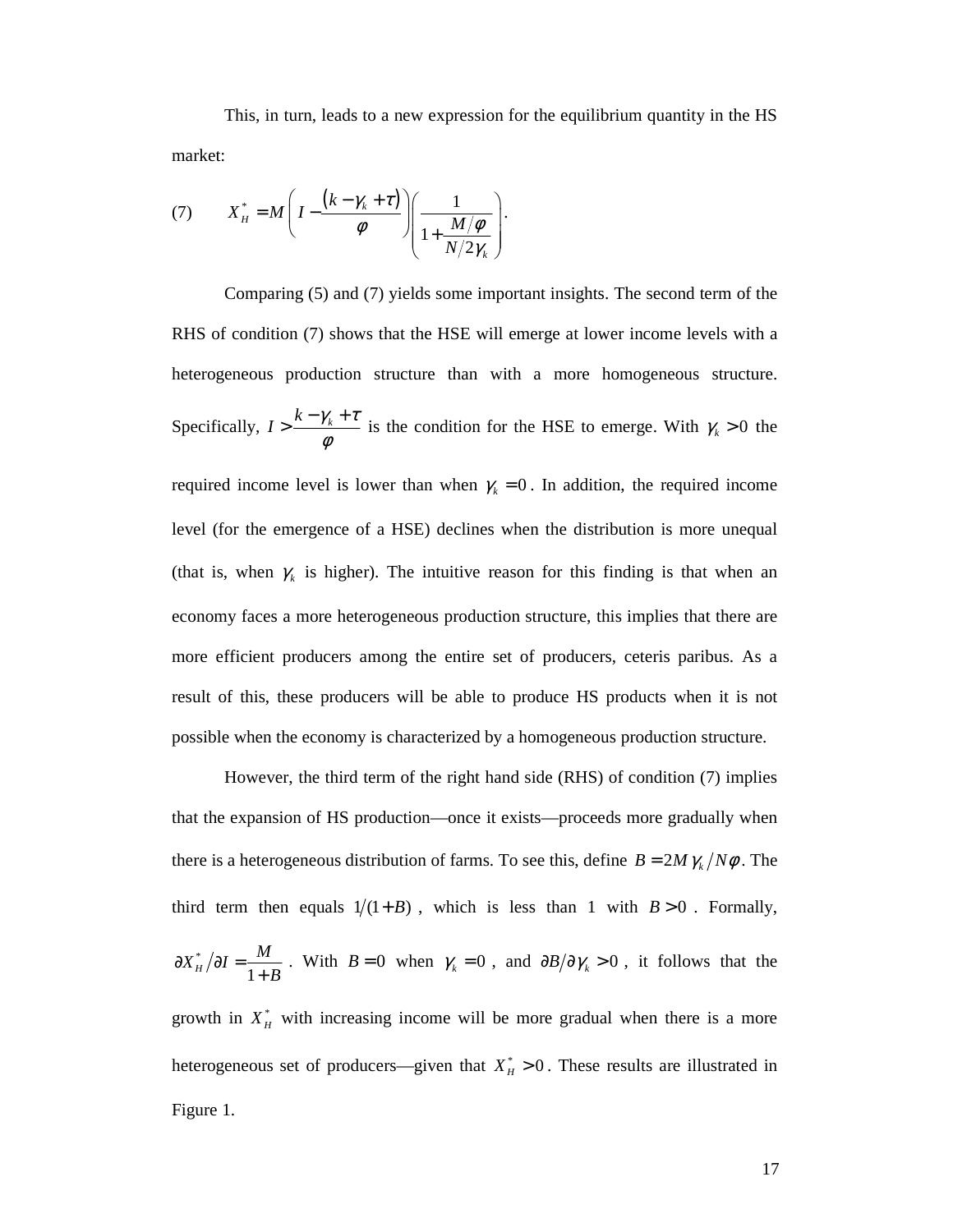In Figure 1  $X_H^S(\gamma_k = 0)$  represents the supply function for homogeneous producers and  $X_H^S(\gamma_k > 0)$  the supply function for heterogeneous producers. For low income, represented by demand function  $Q_{H1}^D$  for high standards products, the equilibrium output in the high standards market is zero with homogeneously distributed producers i.e.  $X_{H1}^* (\gamma_k = 0)$  $X_{H1}^*(\gamma_k = 0) = 0$ . In contrast, under a heterogeneous producer structure, the HSE does emerge and the equilibrium is at point A. HS output is equal to  $X_{H_1}^* (\gamma_k > 0)$ . For increasing higher income levels, represented by demand curves  $Q_{H_2}^D$  and  $Q_{H_3}^D$ , the market equilibrium with the heterogeneous structure shifts to points B and C, respectively. For the homogeneous production structure, there will also be positive HS output at  $Q_{H2}^D$  and  $Q_{H3}^D$ , represented by points D and E, respectively.

Figure 1 thus illustrates that HS production emerges at lower levels of income for heterogeneous structure (represented by point A). However, once the HS emerges in an economy characterized by a more homogeneous structure, the growth of HSE is more rapid as income grows. When examining Figure 1, note that the growth of production is represented by the shift from point D to E is larger than for the shift from B to C.

These results are further illustrated in Figure 2. When income is too low  $I < \frac{k+\tau-\gamma_k}{\sigma}$  $\left(I<\frac{k+\tau-\gamma_k}{\phi}\right)$  $\left(\begin{array}{cc} & \phi & \end{array}\right)$  as illustrated by point G, there is no HSE under either the heterogeneous or homogeneous structure. As income increases, however, the HSE emerges first in the economy characterized by a heterogeneous production structure for  $I > \frac{k + \tau - \gamma_k}{\sqrt{k}}$ φ  $>$   $\frac{k + \tau - \gamma_k}{k}$ , shown by point A. Under the assumption that a nation's production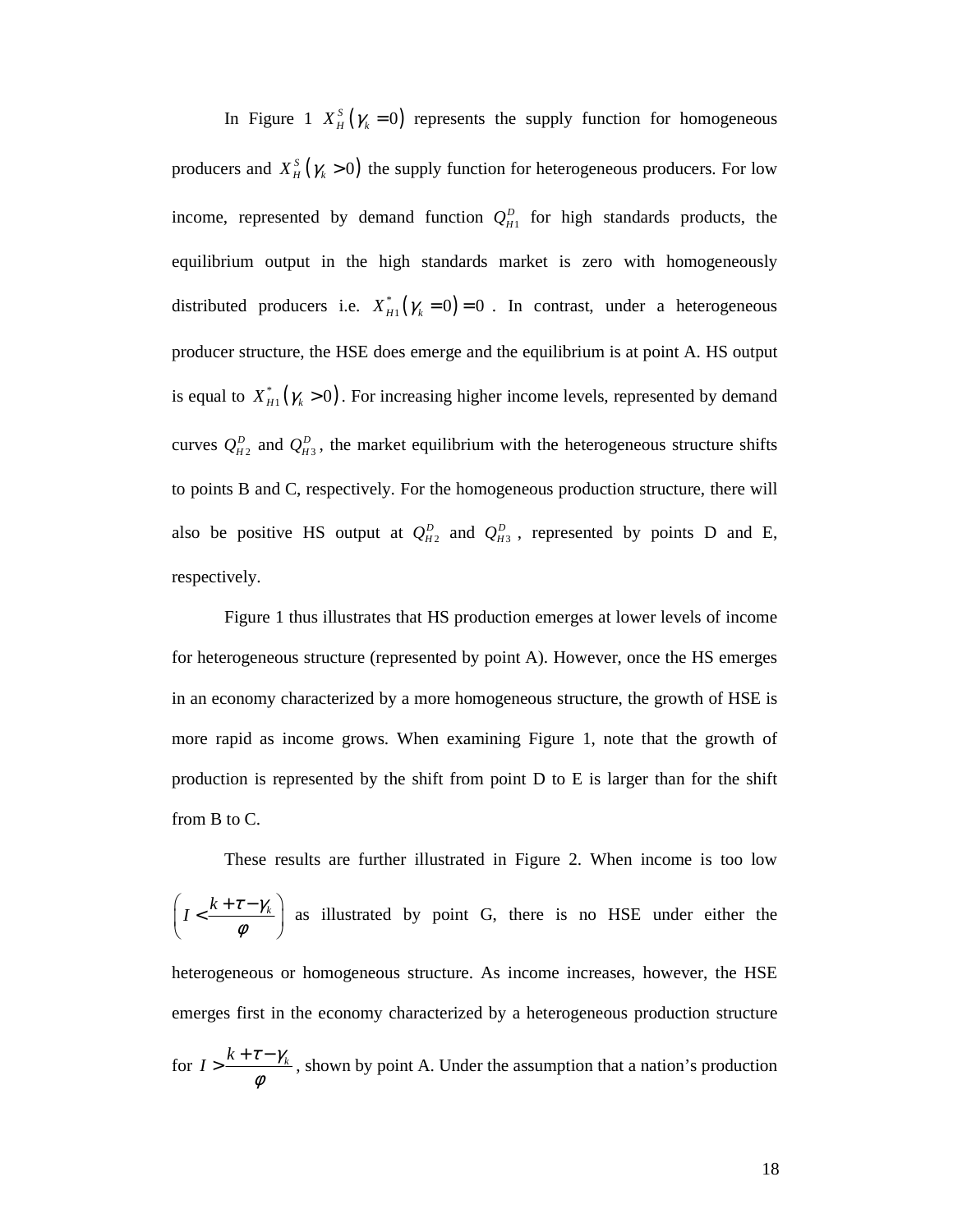structure is more homogeneous, the minimum income requirement for the emergence

of a HSE is higher 
$$
\left( I > \frac{k+\tau}{\phi} \right)
$$
. When income is low  $\left( \frac{k+\tau-\gamma_k}{\phi} < I < \frac{k+\tau}{\phi} \right)$ , a HSE

exists under the heterogeneous structure (point A), but does not (yet) exist under the homogeneous structure (point F). At higher incomes, HS production is also positive for the homogeneous structure, but output remains higher for heterogeneous production structure, as long as income does not reach the level 2  $I = \frac{k+\tau}{i} + \frac{N}{2k}$ *M* τ φ  $=\frac{k+\tau}{4}+$ (Point H). At higher incomes, the homogeneous producer structure produces higher output. Finally, when income is larger than  $\frac{k+\tau}{k} + \frac{N}{\tau}$ *M* τ φ  $+\frac{\tau}{\tau} + \frac{N}{\tau}$  but lower than  $k + \tau + \gamma_{k}$ <sup>*N*</sup> *M*  $\tau + \gamma$ φ  $+\tau + \gamma_k + N$ , the HSE will include all producers under the homogeneous structure

in contrast to the heterogeneous structure, shown respectively by points K and J.

This approach also allows to analyze *who is included in the HSE*. With a heterogeneous production structure, the most productive farms will start producing HS at low income levels. However, given the same set of incomes and other factors, the less productive farms will be excluded. When the production structure of an economy is more homogeneous, HS production will only start at higher income levels. Although beginning later in the development process, once started the process will be more inclusive. More producers will be included. This insight can be seen graphically in Figure 3. The line that divides the graph between the LSE and the HSE is characterized by  $\frac{k - \gamma_k + \tau}{\tau}$ φ  $-\gamma_k + \tau$ , which is the minimum income level required for a

HSE to emerge under given producer heterogeneity  $\gamma_k$ . It illustrates again that when producers are more heterogeneous, there is a more rapid emergence of the HSE given certain levels of income growth. In addition, under our assumption that more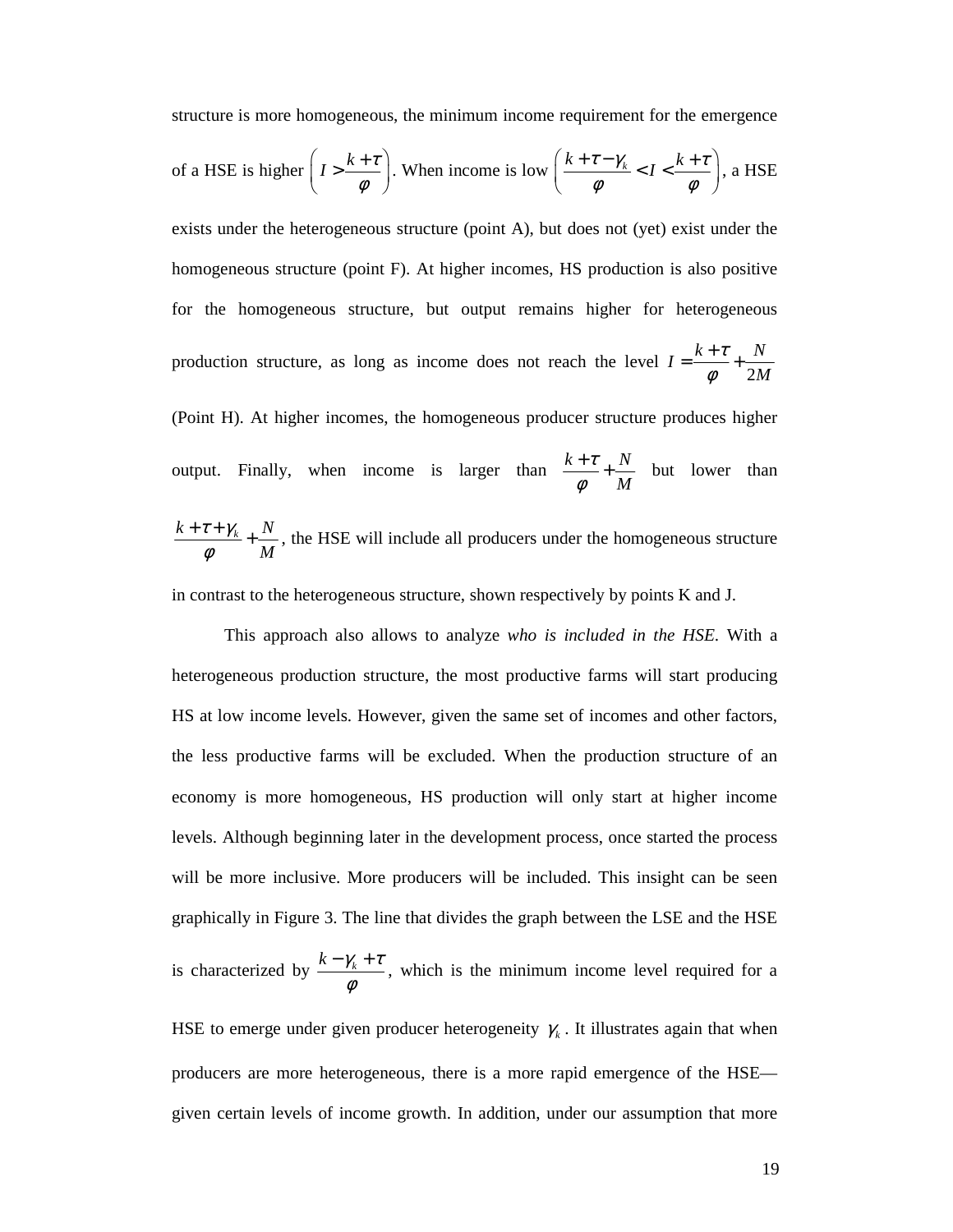productive producers have lower capital costs  $k_j$ , Figure 3 also illustrates that when income increases, a homogeneous producer structure is more inclusive towards low productivity producers. At high levels of income, all producers will be included under any distribution.

### **4.2 Transaction costs**

The nature of transaction costs is another fundamental feature of an economy that can effect the emergence and size of the HSE. Transaction costs will not only affect the overall size of HS production—as we already demonstrated, but also *who is included*. In the literature, a standard argument is that there are fixed transaction costs per supplier for processors. This implies that transaction costs per unit of output are lower for large producers and hence small producers will be excluded. We will argue that such conclusion is overly simplistic and depends on the specific assumptions on the nature of the transaction costs.

Although we have already referred to transaction costs and analyzed their general impact on the HSE (in the section above), we have not defined them in a detailed way. In reality there are different types of transaction costs that might be important when processors source HS commodities from farmers. For example, one common type of transaction costs might include costs of search (by company procurement agents that are looking for farmers that are willing to supply to the HSE), supervision costs, quality and process control costs and the costs of enforcement of agreements. As an illustration, consider the following example from Minten et al (2009), which studies processor-farmer interactions in a HS vegetable production region which produce horticultural exports in Madagascar for the European Union: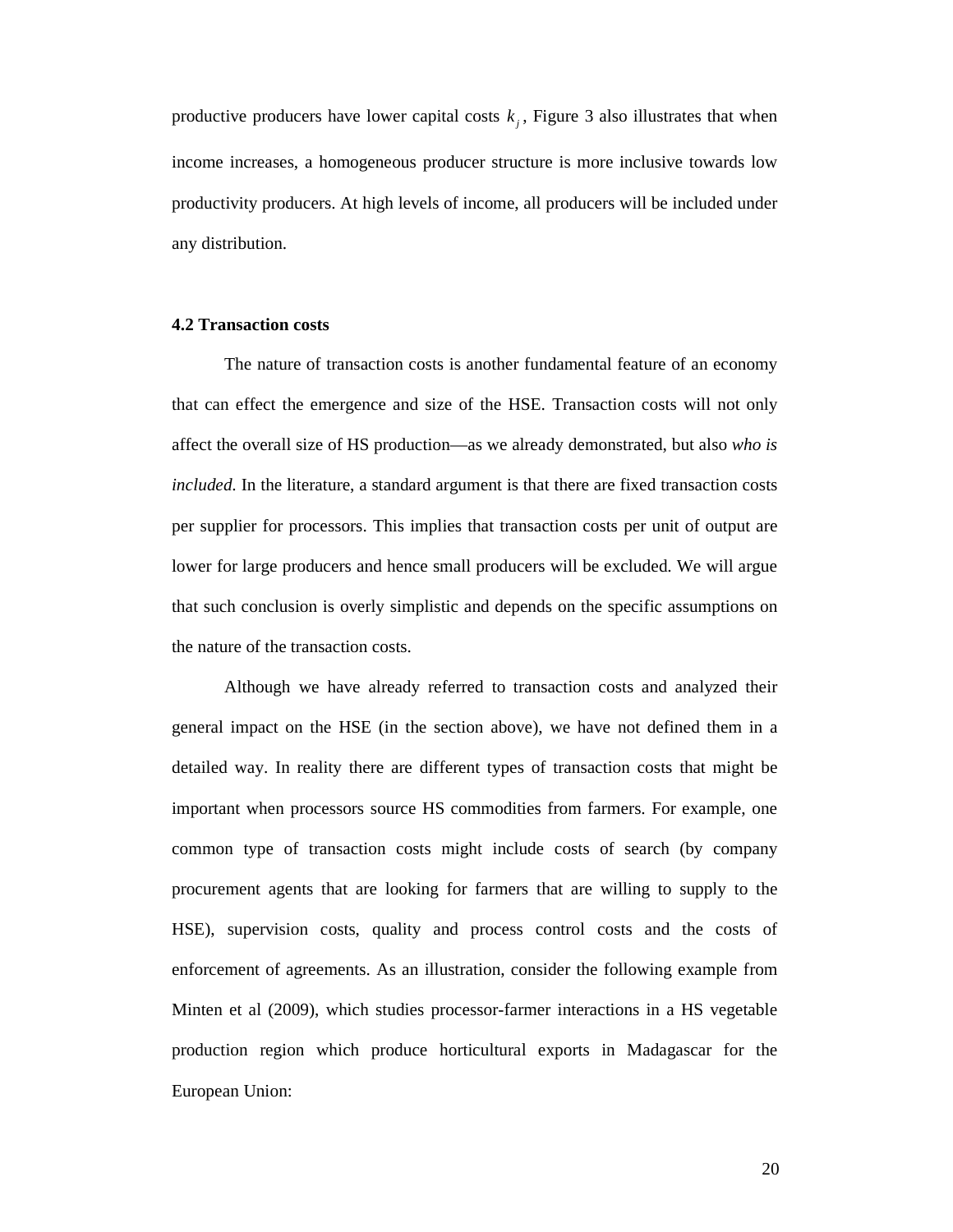*"To monitor the correct implementation of the [HS] conditions, the [processor] has …around 300 extension agents who are permanently on the payroll of the company. Every extension agent is responsible for about thirty farmers. To supervise these, (s)he coordinates [another] five or six extension assistants ... that live in the village itself. During the cultivation period of the [HS] vegetables, the farmer is visited on average more than once a week …to ensure correct production management as well as to avoid 'side-selling'. …99% of the farmers say that the firm knows the exact location of the plot; 92% of the farmers say that the firm even knows …the number of plants on the plot. For crucial aspects of the production process, such as pesticide application, representatives of the company will even intervene in the production management to ensure it is rightly done. [One-third] of the*  farmers report that representatives of the firm will themselves put the *pesticides on the crops to ensure that it is rightly done."* (p. 14).

This example clearly illustrates that the notion of fixed transaction costs per supplier is not (necessarily) consistent with reality. For conceptual purposes, one could distinguish three types of transaction costs: those which are fixed per supplier (e.g. contract negotiation costs), those which are fixed per unit of output (e.g. output control costs) and those which are fixed per unit of production input (e.g. monitoring of plots and production activities).

 To show that these different types of transaction costs will have different effects in the emergence, size and composition of the HSE, we compare two types of transaction costs. Specifically, we assume that  $\tau_j$  is a producer specific transaction costs. It is uniformly distributed over the interval  $[\tau-\gamma_\tau, \tau+\gamma_\tau]$  with  $\gamma_\tau \in [0, \tau]$  and  $\tau \geq 0$ . With transaction costs defined in this way, we first consider the case when transaction costs are fixed per producer. This means that transaction costs are identical for all producers (or,  $\gamma_{\tau} = 0$  and  $\tau_{j} = \tau$ ). In the second case, we consider transaction costs which are fixed per unit of input. This implies that transaction costs are negatively related to producer productivity, i.e.  $\partial \tau_i / \partial k_i > 0$ .

It is immediately clear that these different types of transaction costs will have fundamentally different implications for which producers will be included in the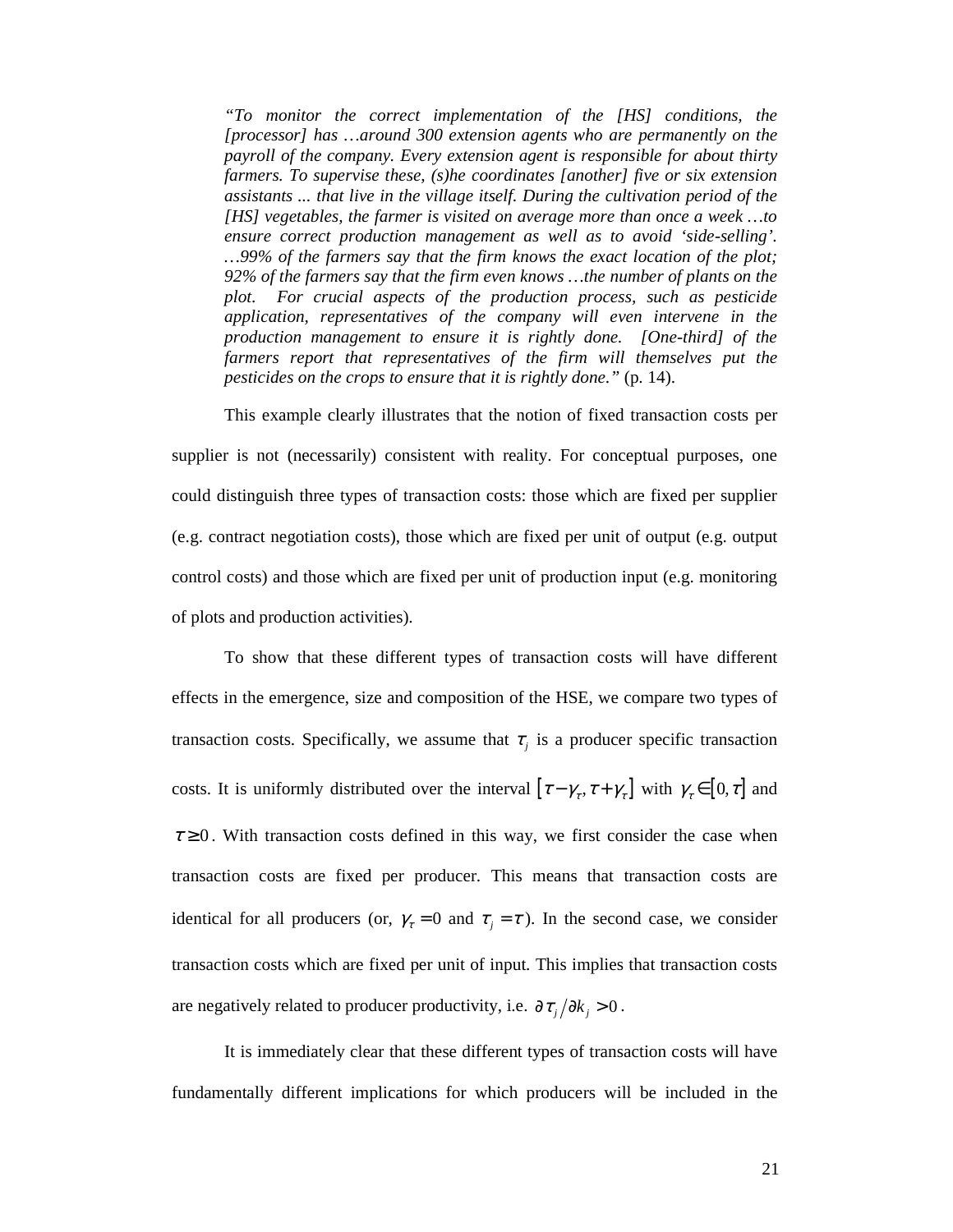HSE. In one case, the transaction costs will be 'neutral' regarding productivity heterogeneity; in the other case, they will reinforce the productivity-bias. Formally this can be seen from the new condition for the equilibrium output of HS products with producer specific transaction costs:

(8) 
$$
X_H^* = M \left[ I - \frac{(k - \gamma_k) + (\tau - \gamma_\tau)}{\phi} \right] \left( \frac{1}{1 + \frac{M/\phi}{N/2(\gamma_k + \gamma_\tau)}} \right).
$$

It follows from equation (8) that the structure with heterogeneous transaction costs, i.e.  $\gamma_z \neq 0$ , will induce earlier emergence of HSE for increasing income levels. The HSE arises when  $I > \frac{\tau + k - \gamma_k - \gamma_{\tau}}{k}$ φ  $\Rightarrow \frac{\tau + k - \gamma_k - \gamma_\tau}{\sqrt{k}}$ , which is less restrictive for higher  $\gamma_\tau$  (more heterogeneity in transaction costs).

Figure 4 illustrates this effect. The HS supply function with fixed transaction costs ( $\gamma_{\tau} = 0$ ) per supplier is identical to that of Figure 1 with heterogeneous suppliers.<sup>13</sup> It follows from equation  $(8)$  that with heterogeneous transaction costs, the HS supply function pivots around point H. This implies more HS supply at lower levels of income (represented by  $Q_{H1}^{D}$ ) but less supply at higher levels of income. As is illustrated in Figure 4, the negative relation of transaction costs with productivity reinforces the productivity effect in this pivot of the supply function.

The impact on who gets included when considering the nature of transaction costs is also analogous to the discussion over the production structure of the economy. Low productive suppliers will be less likely included with transaction costs fixed per unit of input, and vice versa. In this way, transaction costs reinforce the productivity effect, in the sense that they reduce the purchasing costs for processors from more

<sup>&</sup>lt;sup>13</sup> Note that in case of homogeneous suppliers, there is no effect of the nature of the transaction costs on who get included since all suppliers (and thus their transaction costs) are identical.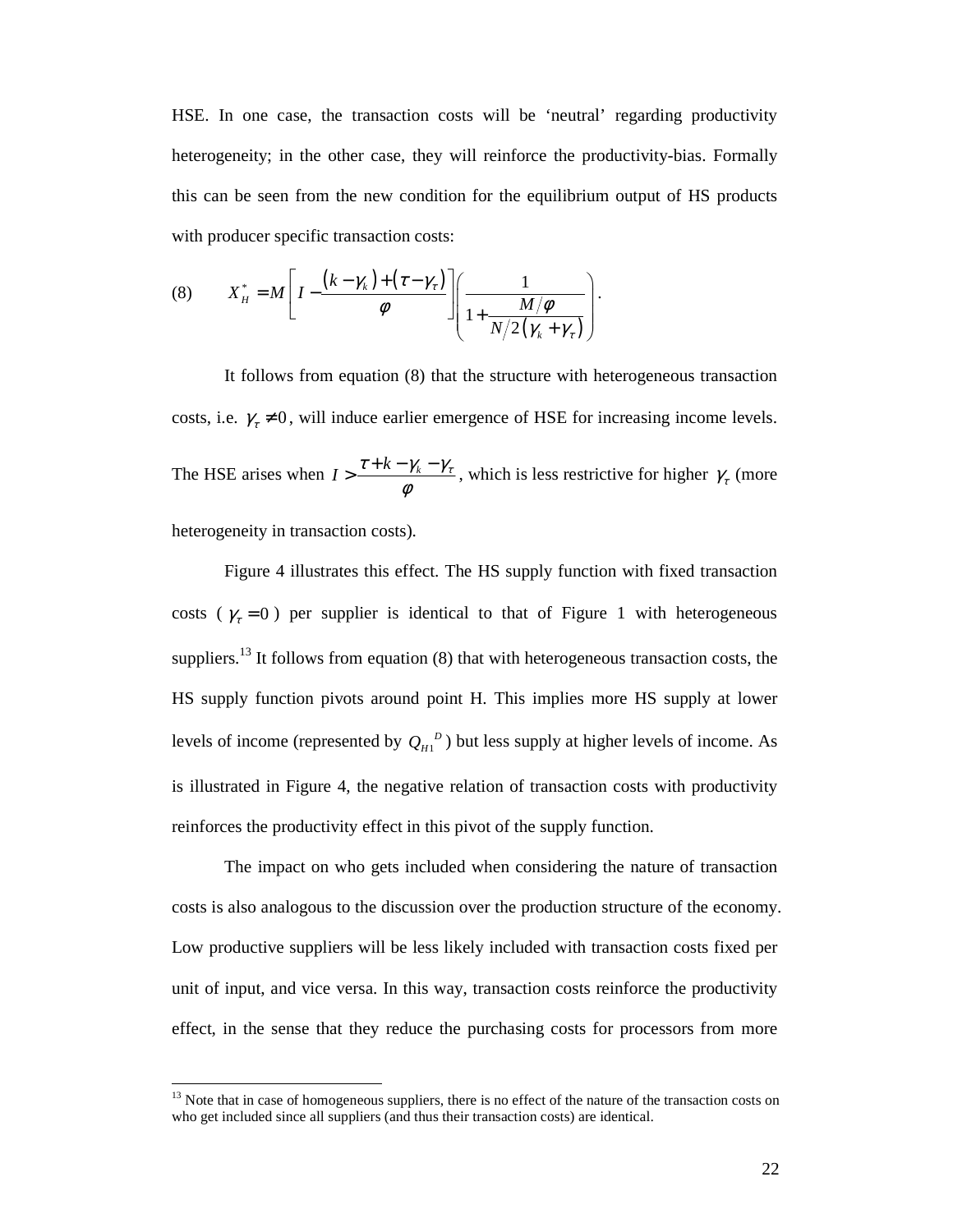productive farms. Farms with higher productivity will have even more cost advantages because the per unit transaction costs are lower. However, this result depends on the nature of "transaction costs." If fixed transaction costs are per farm, this is not the case.

Notice that one should be careful in interpreting these findings. Our specific findings are conditional on our model specification, which assumes there is a fixed output per farm. However, our main result, i.e. that the impact on the inclusion in the HSE depends on the nature of the transaction costs, holds in general. In reality, some transaction costs are fixed per farm, such as those for bargaining and search. Other costs however, such as product or process control costs, would at least have a component that is better modelled as per unit of output or input cost. To the extent that these variable transaction costs are more important, the cost advantage of large and more productive farms will change.

#### **5. Conclusions**

In this paper we have developed a formal theory of the process of standardsdriven development (SDD). We use our theoretical model to analyze how differences in initial conditions and characteristics of the economy will affect the efficiency and equity outcomes of SDD. The model endogenizes the introduction of a HSE during the process of development. We also demonstrate how development in a world that is being penetrated and increasingly dominated by modern supply chains with high standards will result in different outcomes and have different distributional effects when an economy is starting from different sets of initial conditions. Initial differences in the form of the level of income, the relative cost of capital, the nature of transaction costs and whether the production structure is homogeneous or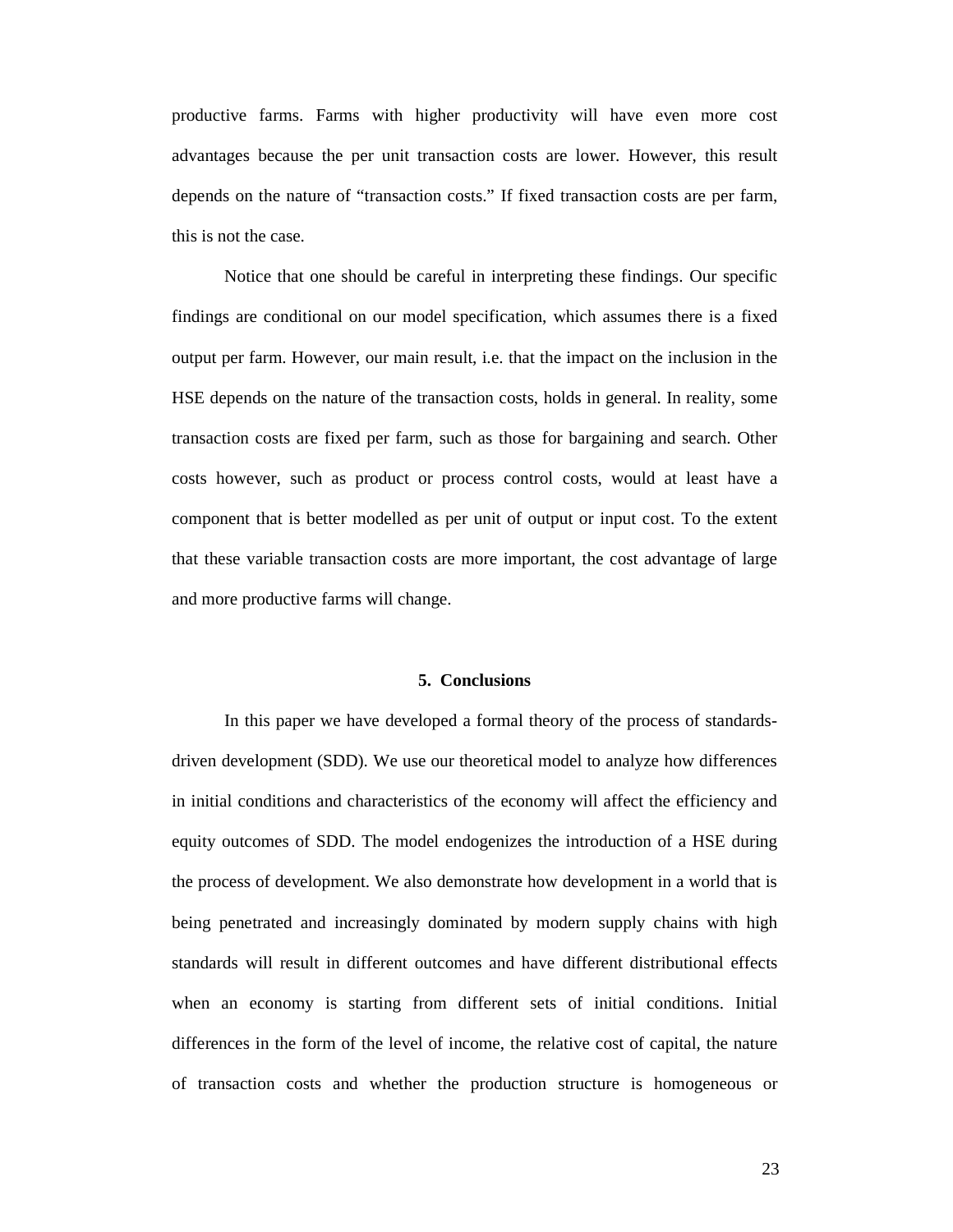heterogeneous will affect the timing of the emergence and the size of the HSE. These results can be used to gain insights on how institutional reforms, including macroeconomic stabilization, liberalization of trade and foreign investment regulations can have important impacts on the growth of the HSE. In particular, these and any other policy change that reduces the cost of capital, according to our model, will play an important role in stimulating the growth of the HSE.

We also examine which factors affect who is able to participate in the HSE as it is emerging. Not surprisingly, we find that the most productive farms switch first to producing for the HS market. Transaction costs also play an important role as they may or may not reinforce the disadvantaged position of less productive producers. Reducing these transaction costs, for example by investments in infrastructure, producer associations, third party quality control and monitoring institutions, could also play a role in reducing the bias against small and less efficient producers and speed their integration into the HSE.

Importantly, our analysis shows how the nature of the initial farm structure can affect both the size and distributional effects of the HSE. In countries with a mixed production structure, combining large and medium size commercial farms with small-scale household farms, such as in Latin America and parts of Eastern Europe and the former Soviet Union, the process is more likely to lead to an initial exclusion of smallholders from the HSE. In contrast, in countries such as China and Vietnam, India and parts of Africa, Eastern Europe and Central Asia, where the farm sector is more uniform and dominated by small farms, the emergence of the HSE, although delayed, can be expected to be more inclusive.

While this paper is the first attempt to model the SDD process, we realize that our analysis is only the first step. Several issues in the SDD process require more

24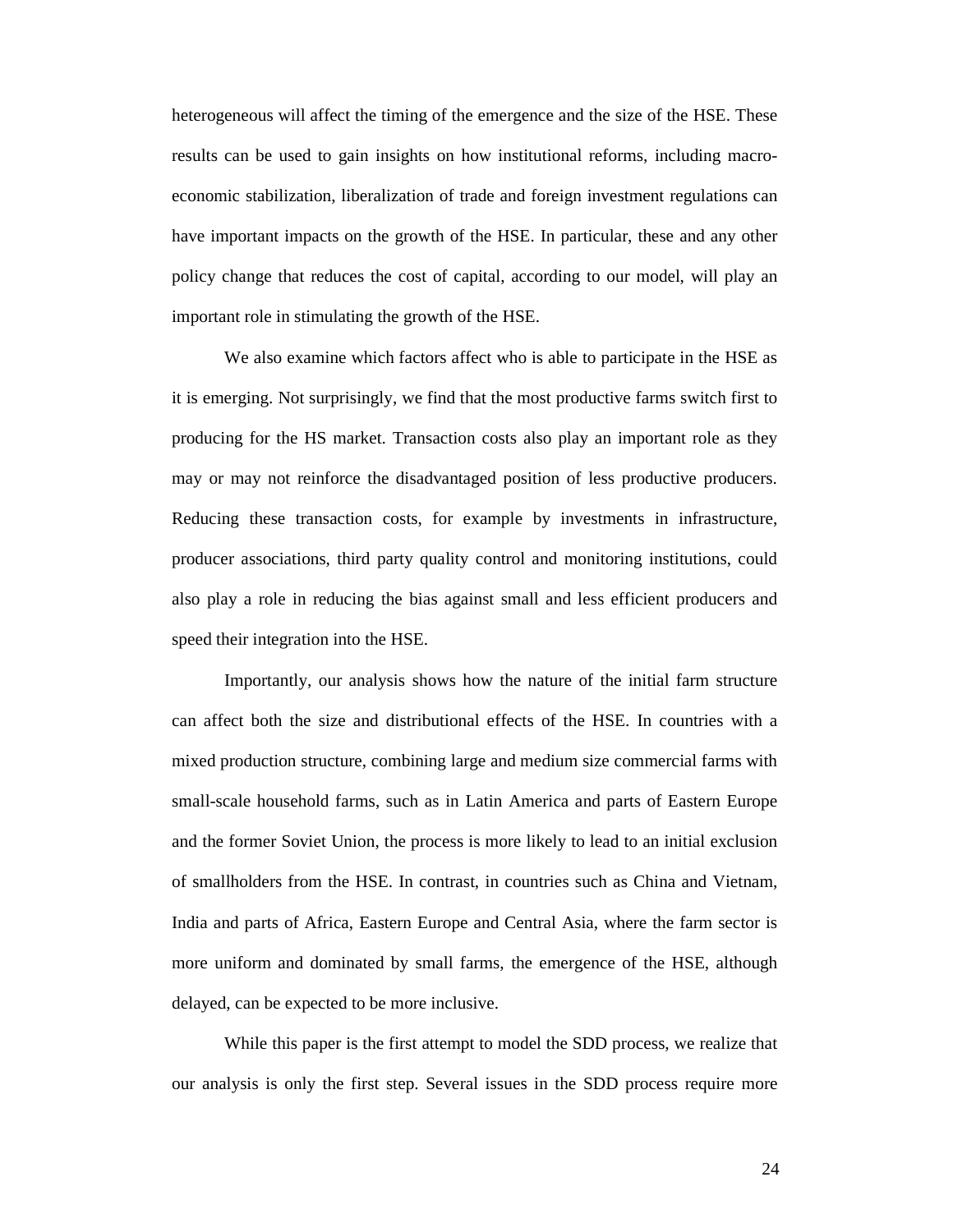analysis. First, the farm heterogeneity issue and its relation with the HSE which has been the subject of extensive empirical analysis and debate, requires more extensive analysis. Second, the interactions between the processor and the farmer in the HSE are modelled as spot market transactions. However, there is substantial empirical evidence that this relationship is often more complicated, taking the form of contracts or other forms of vertical integration. These different governance forms that are observed in the HS supply chain will affect both the welfare effect and the likelihood that a HS chain will develop. While we have discussed how these governance forms would affect the outcomes, we have not formally modelled these in this paper.

Finally, to further complete the analysis one should also look at the interaction with labor markets. HS investments will affect labor markets as the new investments create off-farm employment both inside the processing facility, as well as in the service sector (e.g., in the areas of extension, packaging, supervision, controlling, marketing and transport). Some—or most—of these jobs are low skilled and may be taken by the poorest of the poor. Empirical studies indicate that if HS production takes place through vertically integrated company-owned farms, this may have different effects on rural households than when they can start producing HS commodities themselves (see e.g. Maertens and Swinnen, 2009; Maertens et al., 2008).

In summary, all these factors should be considered when attempting to analyze the effect of the emergence of HS markets on households in developing and transition countries. These combined effects are likely to be complex. These and other issues should be the focus of future research and we hope that such models can build upon the theoretical framework that is developed in this paper.

25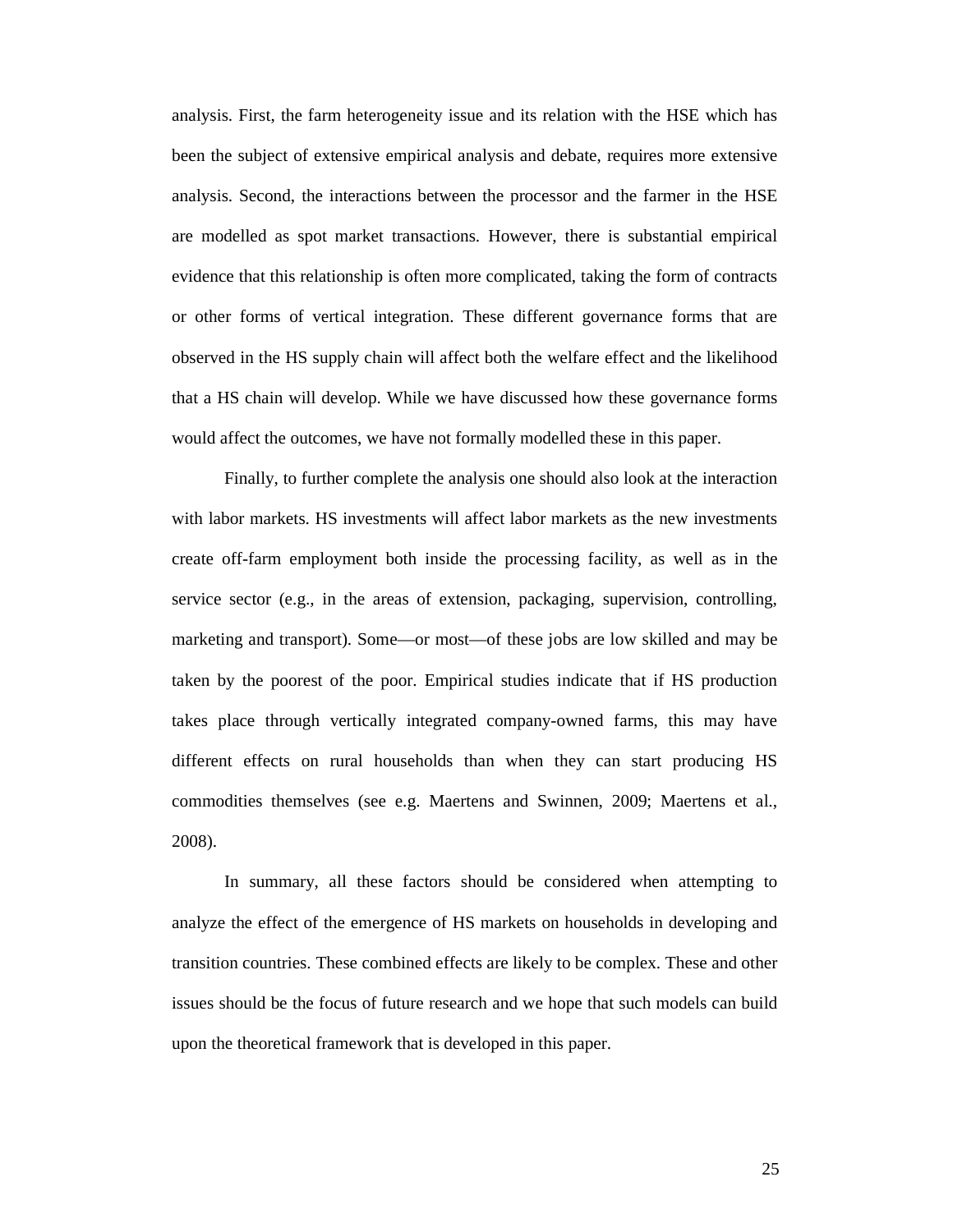#### **References**

- Allen, D.W. and D. Lueck. 1998. "The Nature of the Farm." *The Journal of Law and Economics* 41, no. 2: 343-86.
- Anderson, K., R. Damania, and L.A. Jackson. 2004. "Trade, Standards, and the Political Economy of Genetically Modified Food." CEPR Discussion Papers 4526, C.E.P.R. Discussion Papers.
- Besley, T., and M. Ghatak. 2007. "Retailing Public Goods: The Economics of Corporate Social Responsibility." *Journal of Public Economics* 91, no. 9: 1645- 63.
- Copeland, B.R., and M.C. Taylor. 1995. "Trade and Transboundary Pollution." *American Economic Review* 85, no. 4: 716-37.
- Dolan, C., and J. Humphrey. 2000. "Governance and Trade in Fresh Vegetables: The Impact of UK Supermarkets on the African Horticulture Industry." *Journal of Development Studies* 37, no. 2: 147-76.
- Dries, L., Reardon, T., and J.F.M. Swinnen. 2004. "The Rapid Rise of Supermarkets in Central and Eastern Europe: Implications for the Agrifood Sector and Rural Development." *Development Policy Review* 22, no. 5: 525-56.
- Dries, L., and J.F.M. Swinnen. 2004. "Foreign Direct Investment, Vertical Integration and Local Suppliers: Evidence from the Polish Dairy Sector." *World Development* 32, no. 9: 1525-44.
- Ellickson, P.B. 2006. "Quality Competition in Retailing: A Structural Analysis." *International Journal of Industrial Organization* 24: 521– 40.
- Farina, E.M.M.Q., and T. Reardon. 2000. "Agrifood Grades and Standards in the Extended Mercosur: Their Role in the Changing Agrifood System." *American Journal of Agricultural Economics* 82, no. 5: 1170-11.
- Fischer, R., and P. Serra. 2000. "Standards and Protection." *Journal of International Economics* 52: 377-00.
- Fulponi, L. 2007. "The Globalization of Private Standards and the Agri-food System." in J.F.M. Swinnen, ed. *Global Supply Chains, Standards and the Poor*, CABI Publishing.
- Fulton, M., and K. Giannakis. 2004. "Inserting GM Products into the Food Chain: The Market and Welfare Effects of Different Labeling and Regulatory Regimes." *American Journal of Agricultural Economics* 86, no. 1: 42-60.
- Gabszewicz, J.J., and J.-F. Thisse. 1979. "Price Competition, Quality and Income Disparities." *Journal of Economic Theory* 20: 340-59.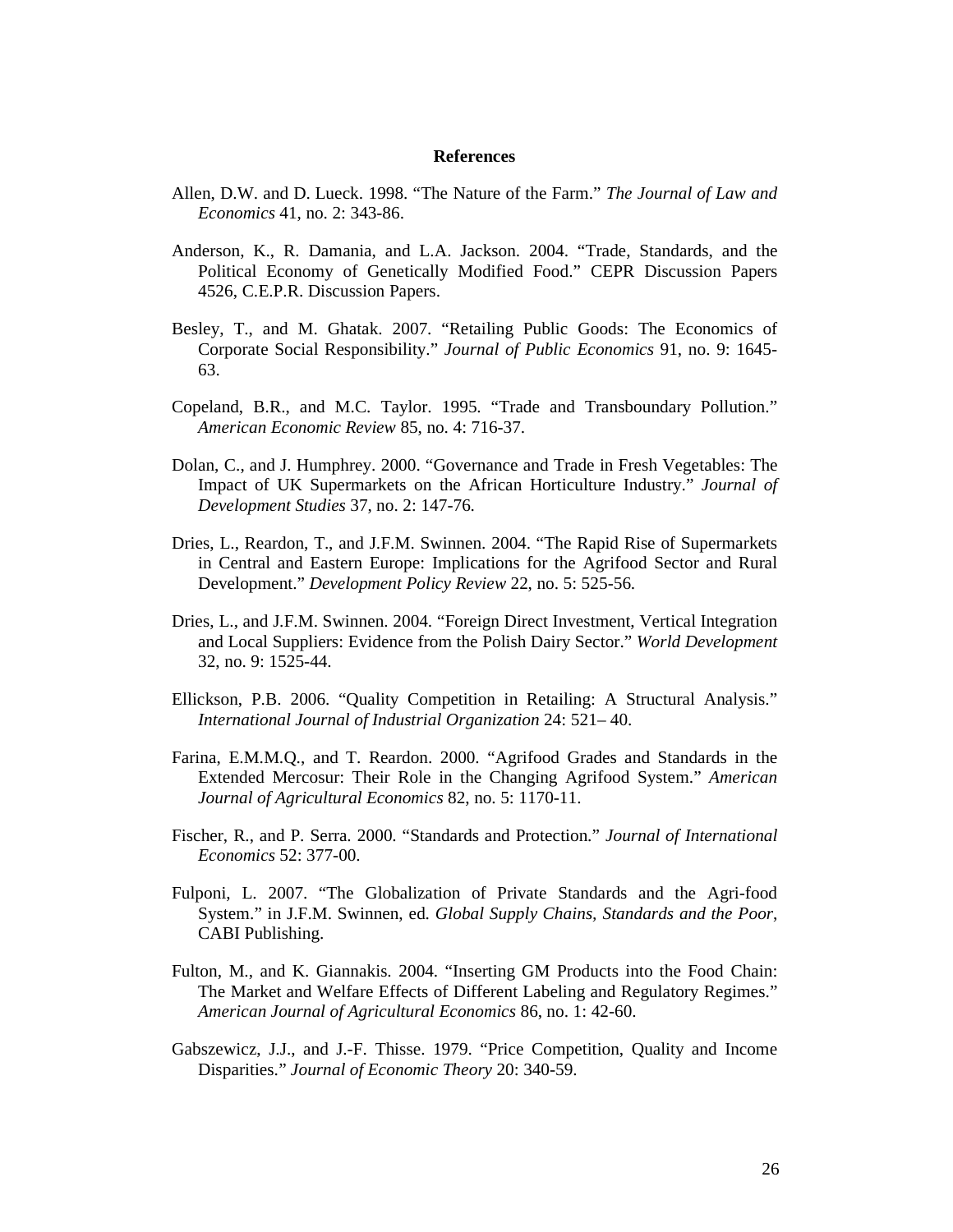- Gardner, B. 2003. "U.S. Food Quality Standards: Fix for Market Failure or Costly Anachronism?" *American Journal of Agricultural Economics* 85, no. 3: 725-30.
- Gow, H.R., and J.F.M. Swinnen. 1998. "Up- and Downstream Restructuring, Foreign Direct Investment, and Hold-up Problems in Agricultural Transition." *European Review of Agricultural Economics* 25, no. 3: 331-50.
- Gulati, A., N. Minot, C. Delgado, and S. Bora. 2007. "Growth in High-Value Agriculture in Asia and the Emergence of Vertical Links with Farmers." in J.F.M. Swinnen, ed. *Global Supply Chains, Standards and the Poor*, CABI Publishing.
- Henson, J.S. 2006. "The Role of Public and Private Standards in Regulating International Food Markets." Paper presented at the IATRC Symposium. Bonn.
- Henson, J.S., A.-M. Brouder, and W. Mitullah. 2000. "Food Safety Requirements and Food Exports from Developing Countries: The Case of Fish Exports from Kenya to the European Union." *American Journal of Agricultural Economics* 82, no. 5: 1159–69.
- Humphrey, J., N. McCulloch, and M. Ota. 2004. "The impact of European Market Changes on Employment in the Kenyan Horticulture Sector." *Journal of International Development* 16, no. 1: 63 - 80.
- Jaffee, S.M., and S. Henson. 2005. "Agro-food Exports from Developing Countries: The Challenges Posed by Standards." in M.A. Aksoy and J.C. Beghin, ed. *Global Agricultural Trade and Developing Countries*, The World Bank, Washington D.C.: The World Bank.
- Key, N., and D. Runsten. 1999. "Contract Farming, Smallholders, and Rural Development in Latin America: The Organization of Agroprocessing Firms and the Scale of Outgrower Production." *World Development* 27, no. 2: 381-01.
- Maertens, M., L. Colen, and J.F.M. Swinnen. 2008. "Globalization and Poverty in Senegal: A Worst Case Scenario?" LICOS Discussion Paper no. 217, Leuven: LICOS.
- Maertens, M., and J.F.M. Swinnen. 2009. "Trade, Standards and Poverty: Evidence from Senegal." *World Development*, forthcoming.
- Marcoul, P., and L.P. Veysierre. 2008. "A Financial Contracting Approach to the Role of Supermarkets in Farmers' Credit Access." *Working Paper*.
- McCluskey, J. 2007. "Public and Private Food Quality Standards: Recent Trends and Strategic Incentives." in J.F.M. Swinnen, ed. *Global Supply Chains, Standards and the Poor*, CABI Publishing.
- Minot, N., and M. Ngigi. 2004. "Are Horticultural Exports a Replicable Success Story? Evidence from Kenya and Côte d'Ivoire." EPTD/MTID discussion paper, IFPRI, Washington, D.C.: IFPRI.
- Minten, B., L. Randrianarison, and J. F.M. Swinnen. 2009. "Global Retail Chains and Poor Farmers: Evidence from Madagascar." *World Development*, forthcoming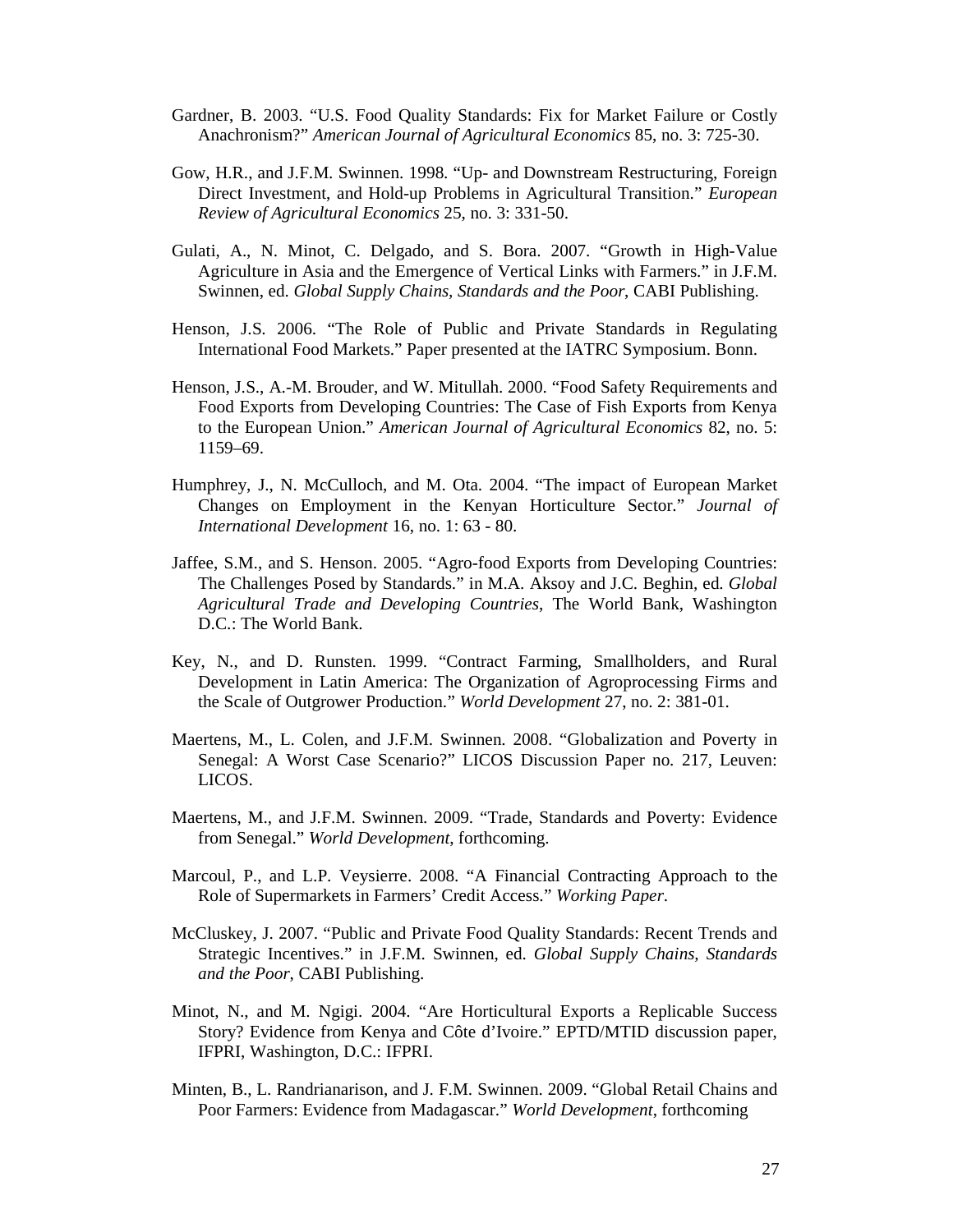- Moschini, G., L. Menapace, and D. Pick. 2008. "Geographical Indications and the Competitive Provision of Quality in Agricultural Markets." *American Journal Agricultural Economics* 90, no. 3: 794–812.
- Mussa, M., and S. Rosen. 1978. "Monopoly and Product Quality." *Journal of Economic Theory* 18, no. 2:301–17.
- Pollak, R.A. 1985. "A Transaction Cost Approach to Families and Households." *Journal of Economic Literature* 23, no. 2: 581-08.
- Reardon, T., and C.P. Timmer. 2005. "Transformation of Markets for Agricultural Output in Developing Countries Since 1950: How Has Thinking Changed?" in R. Evenson, P. Pingali, and T.P. Schultz, ed. *Handbook of agricultural economics* (*vol* 3A): *Agricultural development: Farmers, farm production, and farm markets*. Holland: Elsevier.
- Reardon, T., C.P. Timmer, C.B. Barrett, and J. Berdegue. 2003. "The Rise of Supermarkets in Africa, Asia, and Latin America." *American Journal Agricultural Economics* 85, no. 5: 1140-46.
- Roe, B., and I. Sheldon. 2007. "Credence Good Labeling: The Efficiency and Distributional Implications of Several Policy Approaches." *American Journal of Agricultural Economics* 89: 1020-33.
- Shaked, A., and J. Sutton. 1982. "Relaxing Price Competition Through Product Differentiation." *Review of Economic Studies* 49, no. 1: 3-13.
- Shaked, A., and J. Sutton. 1983. "Natural Oligopolies." *Econometrica* 51, no. 5: 1469-83.
- Spence, A.M. 1975. "Monopoly, Quality, and Regulation." *Bell Journal of Economics* 6, no. 2: 417-29.
- Swinnen, J.F.M. 2005. *When the Market Comes to You. Or Not. The Dynamics of Vertical Coordination in Agrifood Chains in Eastern Europe and Central Asia*. Washington D.C.: The World Bank.
- Swinnen, J.F.M. 2007. *Global Supply Chains, Standards and the Poor*. CABI publishing.
- Swinnen, J.F.M., and T. Vandemoortele. 2008. "The Political Economy of Nutrition and Health Standards in Food Markets." *Review of Agricultural Economics* 30, no. 3: 460 - 68.
- Swinnen, J.F.M., and A. Vandeplas. 2007. "Vertical Coordination, Rent Distribution, and Development." LICOS Discussion Paper no. 184, Leuven: LICOS.
- Tirole, J. 1988. *The Theory of Industrial Organization*. Cambridge, MA: MIT Press.
- Unnevehr, L. 2000. "Food Safety Issues and Fresh Food Product Exports from LDCs." *Agricultural Economics* 23, no. 3: 231-40.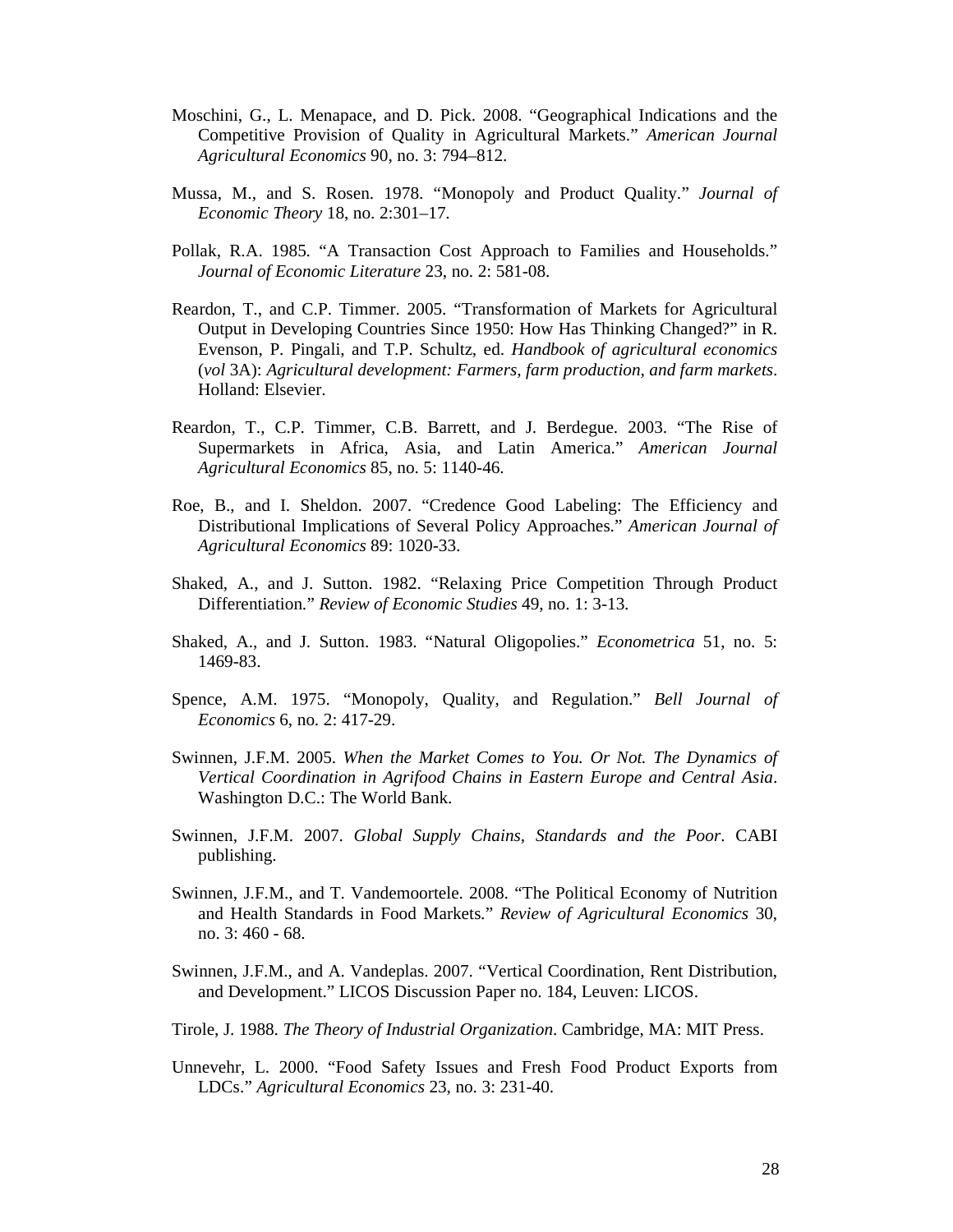- Wang, H., X. Dong, S. Rozelle, J. Huang, and T. Reardon. 2007. "Producing and Procuring Horticultural Crops with Chinese Characteristics: The Case of Northern China." *World Development,* forthcoming.
- Weatherspoon, D.D., J. Cacho, and R. Christy. 2001. "Linking Globalization, Economic Growth and Poverty: Impacts of Agribusiness Strategies on Sub-Saharan Africa." *American Journal of Agricultural Economics* 83, no. 3: 722 – 29.
- Weatherspoon, D.D., and T. Reardon. 2003. "The Rise of Supermarkets in Africa: Implications for Agrifood Systems and the Rural Poor." *Development Policy Review* 21, no. 3: 333-56.
- World Bank. 2005. "Food Safety and Agricultural Health Standards: Challenges and Opportunities for Developing Country Exports." Poverty Reduction and Economic Management Trade Unit and Agricultural and Rural Development Department, Report no. 31207, Washington D.C.: The World Bank.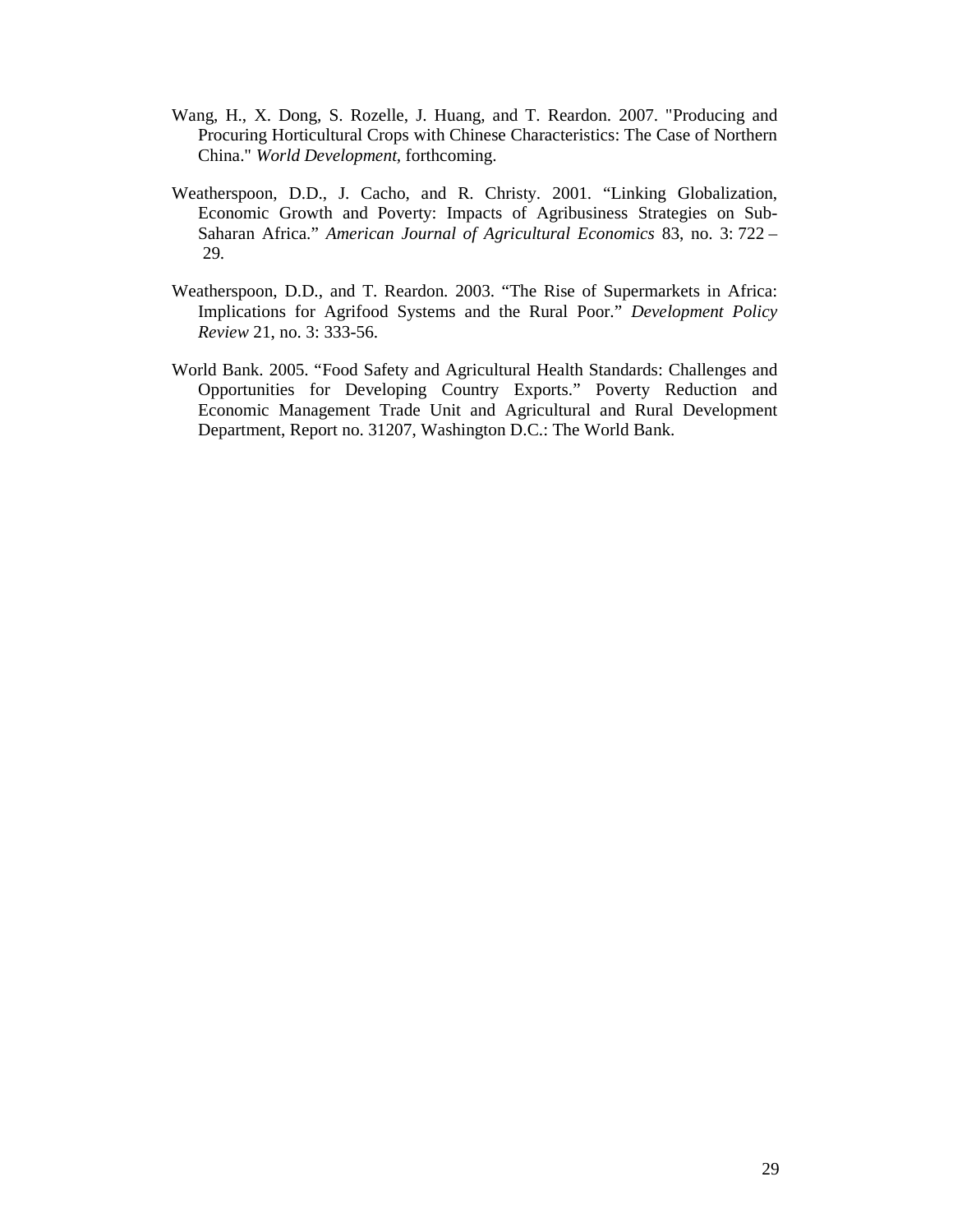Figure 1. HS Production under Different Production Structures

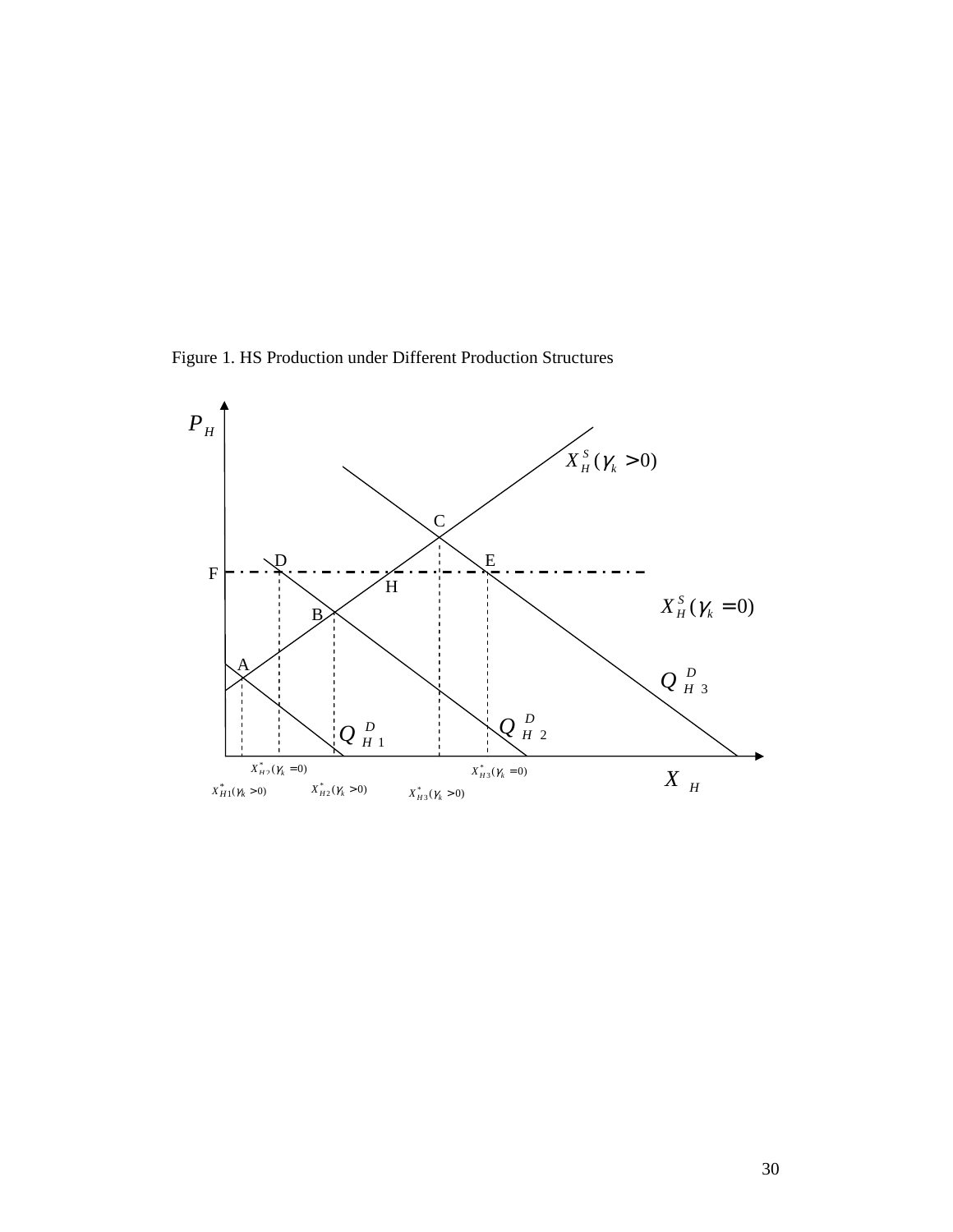Figure 2. Size of the HSE under Different Production Structures

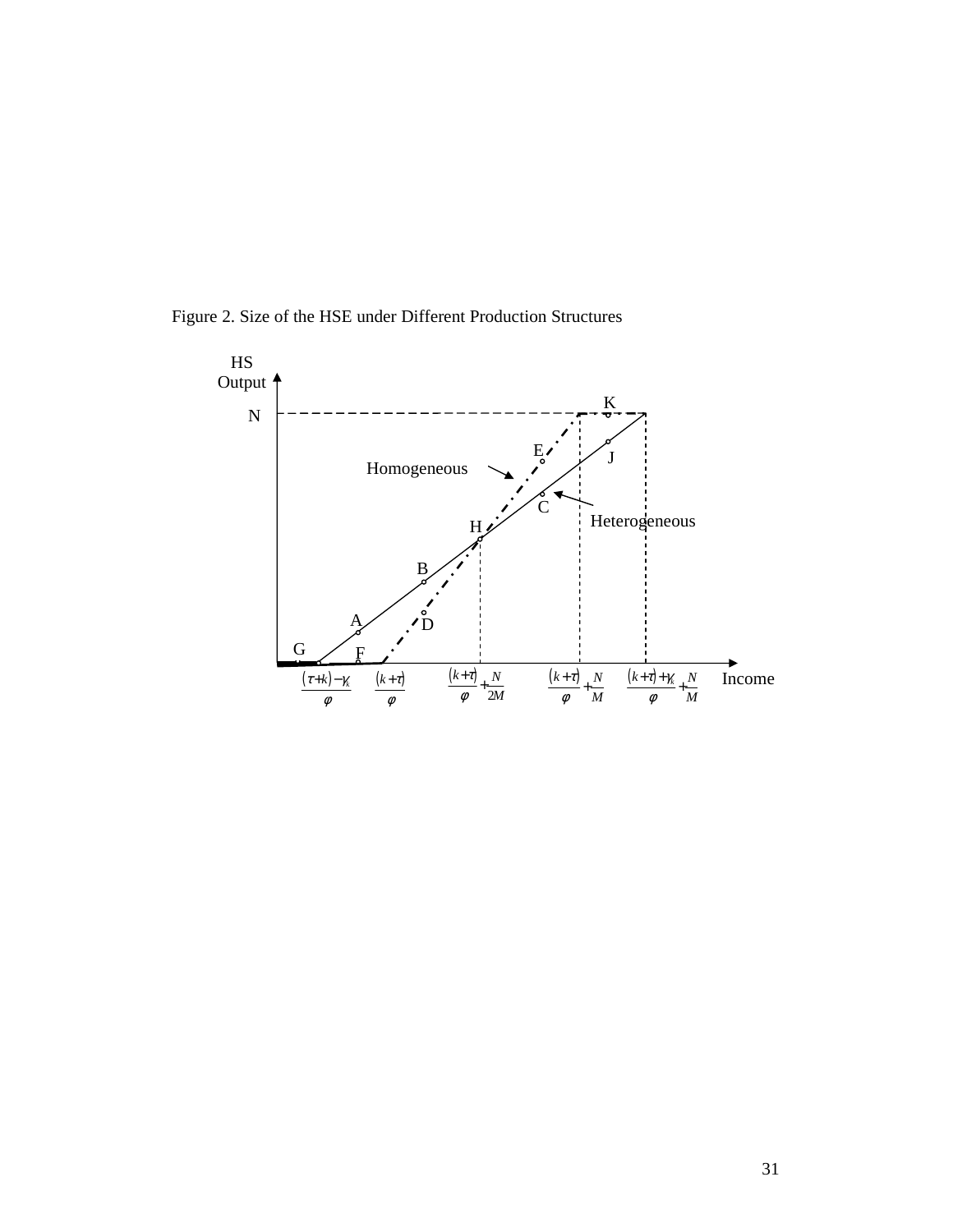